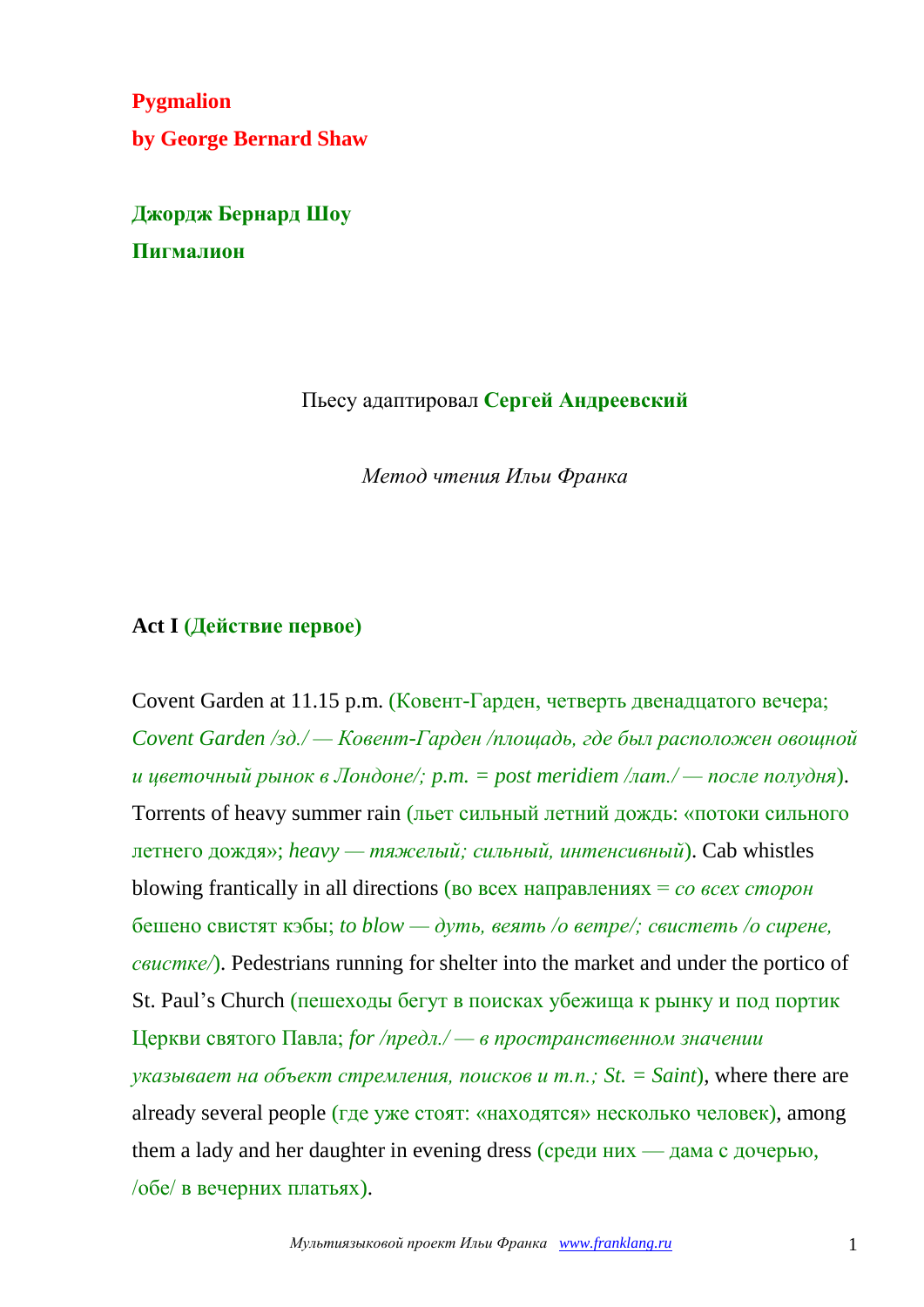heavy ['hevi], whistle  $\lceil$ 'wis $\lceil$ (a)]], daughter  $\lceil$ 'do:ta]

Covent Garden at 11.15 p.m. Torrents of heavy summer rain. Cab whistles blowing frantically in all directions. Pedestrians running for shelter into the market and under the portico of St. Paul's Church, where there are already several people, among them a lady and her daughter in evening dress.

They are all peering out gloomily at the rain (все они угрюмо вглядываются в дождь), except one man with his back turned to the rest (кроме одного человека, повернувшегося спиной к остальным), who seems wholly preoccupied with a notebook (внимание которого, по-видимому, целиком поглощено записной книжкой; *to seem — казаться, представляться; to preoccupy — занимать, захватывать раньше других; занимать, поглощать внимание*) in which he is writing busily (в которой он энергично /что-то/ пишет; *busily — деловито; энергично*).

The church clock strikes the first quarter (часы на церковной /башне/ отбивают первую четверть /двенадцатого/).

The Daughter (дочь) [in the space between the central pillars (/стоит/ «в пространстве» между центральными колоннами), close to the one on her left (ближе к той, что от нее слева)] I'm getting chilled to the bone (холод меня пробирает: «я становлюсь замерзшей» до костей; *to chill — охлаждать, студить*). What can Freddy be doing all this time (что Фредди может делать все это время)? He's been gone twenty minutes (он ушел двадцать минут назад).

wholly ['havlli], preoccupy [pri' okjupai], quarter ['kwo:ta]

They are all peering out gloomily at the rain, except one man with his back turned to the rest, who seems wholly preoccupied with a notebook in which he is writing busily.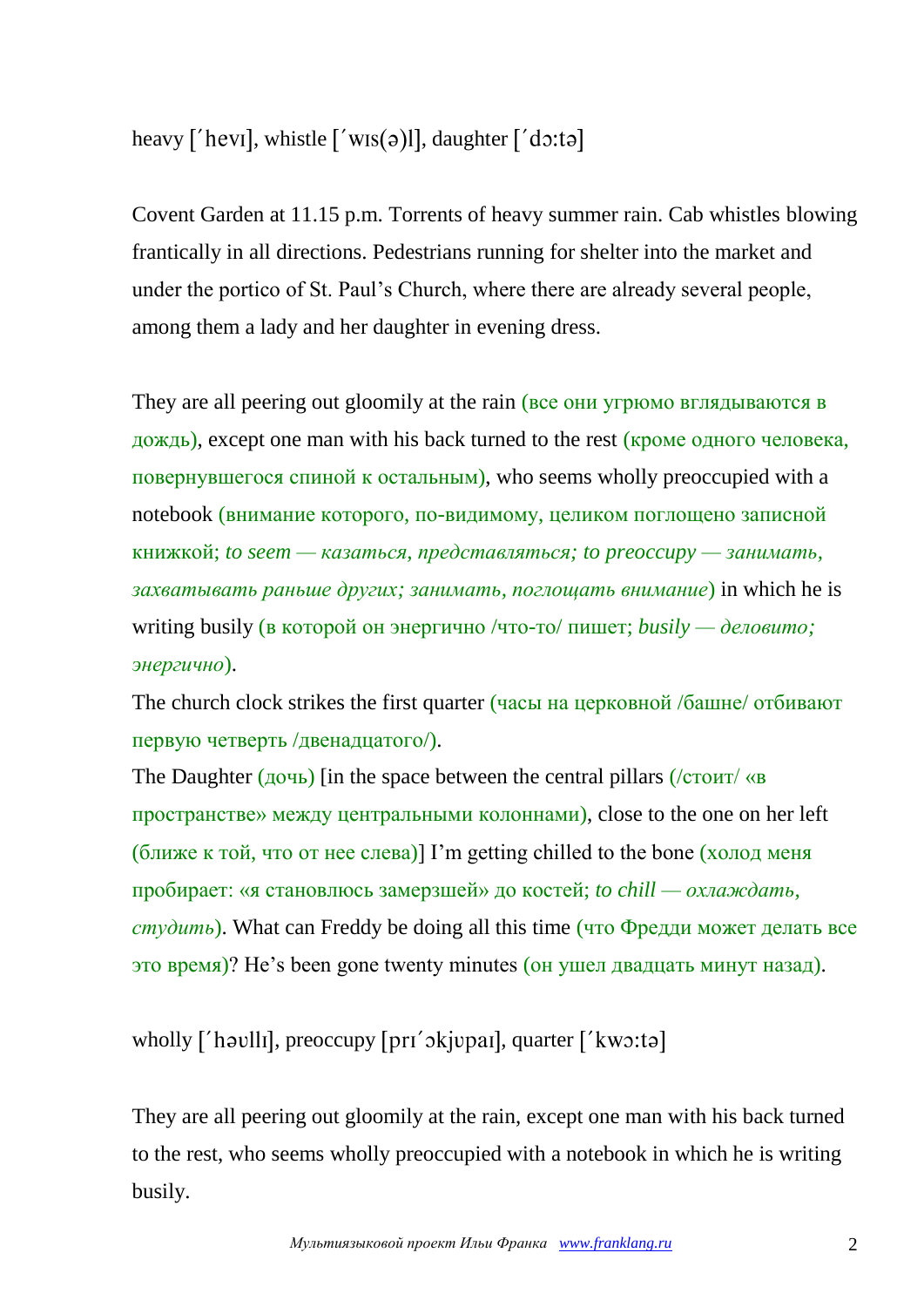The church clock strikes the first quarter.

The Daughter [in the space between the central pillars, close to the one on her left] I'm getting chilled to the bone. What can Freddy be doing all this time? He's been gone twenty minutes.

The Mother (мать) [on her daughter's right (справа от «своей» дочери)] Not so long (/нет/, не так давно). But he ought to have got us a cab by this (но к этому времени он бы уже должен найти для нас такси; *to get — доставать, добывать; cab — наемный экипаж, кэб; такси; by this — к этому времени*). A Bystander (прохожий; *bystander — сторонний наблюдатель*) [on the lady's right (справа от дамы)] He won't get no cab not until half-past eleven, missus (никакого такси он не найдет до половины двенадцатого: «до половины после одиннадцати», госпожа), when they come back after dropping their theatre fares (когда они будут возвращаться, после того как развезут своих пассажиров-театралов; *to drop — капать стекать каплями; ссаживать, высаживать /кого-л. где-л./; fare — плата за проезд; седок, пассажир*). The Mother (мать). But we must have a cab (но нам обязательно нужно: «но мы должны» найти такси; *to have — иметь; получать*). We can't stand here until half-past eleven (мы не можем стоять здесь до половины двенадцатого). It's too bad (это никуда не годится: «это слишком плохо»). The Bystander (Прохожий). Well, it ain't my fault, missus (ну, это не моя вина,

госпожа; *ain't /прост./ = is not, are not, has not, have not*).

missus  $\lceil \n\dot{m} \rceil$  missus,  $\lceil \dot{m} \rceil$ ,  $\lceil \dot{m} \rceil$ ,  $\lceil \dot{m} \rceil$ ,  $\lceil \dot{m} \rceil$ ,  $\lceil \dot{m} \rceil$ ,  $\lceil \dot{m} \rceil$ 

The Mother [on her daughter's right] Not so long. But he ought to have got us a cab by this.

A Bystander [on the lady's right] He won't get no cab not until half-past eleven, missus, when they come back after dropping their theatre fares.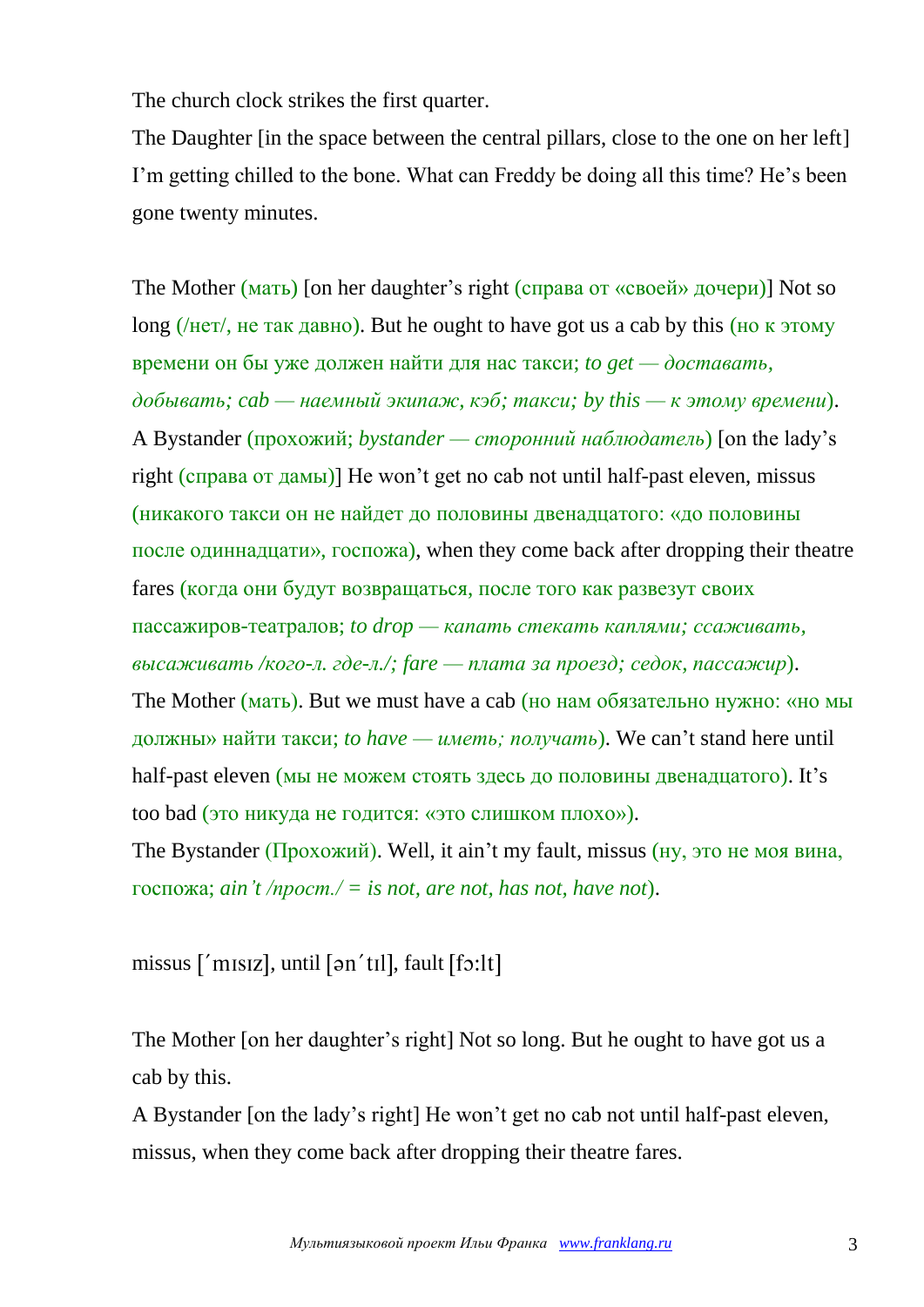The Mother. But we must have a cab. We can't stand here until half-past eleven. It's too bad.

The Bystander. Well, it ain't my fault, missus.

The Daughter (дочь). If Freddy had a bit of gumption (если бы Фредди имел /хоть/ немного сообразительности; *bit — кусок, кусочек; небольшое количество, чуть-чуть*), he would have got one at the theatre door (он бы взял его у входа в театр; *door — дверь; вход в помещение*).

The Mother. What could he have done, poor boy (что он мог /тогда/ сделать, бедный мальчик)?

The Daughter. Other people got cabs (другие «люди» брали такси). Why couldn't he (почему же он не мог)?

Freddy rushes in out of the rain from the Southampton Street side (со стороны Саутгемптон-стрит из дождя вылетает Фредди; *to rush — бросаться, мчаться*), and comes between them closing a dripping umbrella (и становится между ними, закрывая зонтик, с которого стекает /вода/; *to drip — капать; стекать*). He is a young man of twenty, in evening dress (это молодой человек лет двадцати, в вечернем костюме; *dress — одежда, платье*), very wet around the ankles (/брюки/ совсем мокрые у лодыжек).

The Daughter. Well, haven't you got a cab (итак, ты не нашел такси)? Freddy. There's not one to be had for love or money (вообще нет ни одного, /кого можно было бы/ нанять; *for love or money — любой ценой*).

gumption  $\lceil q \Delta m p \rceil n$ , Southampton  $\lceil \text{sav}\theta' \text{zem}(p) \text{tan} \rceil$ , umbrella  $\lceil \Delta m' \text{brel}\Theta \rceil$ 

The Daughter. If Freddy had a bit of gumption, he would have got one at the theatre door.

The Mother. What could he have done, poor boy?

The Daughter. Other people got cabs. Why couldn't he?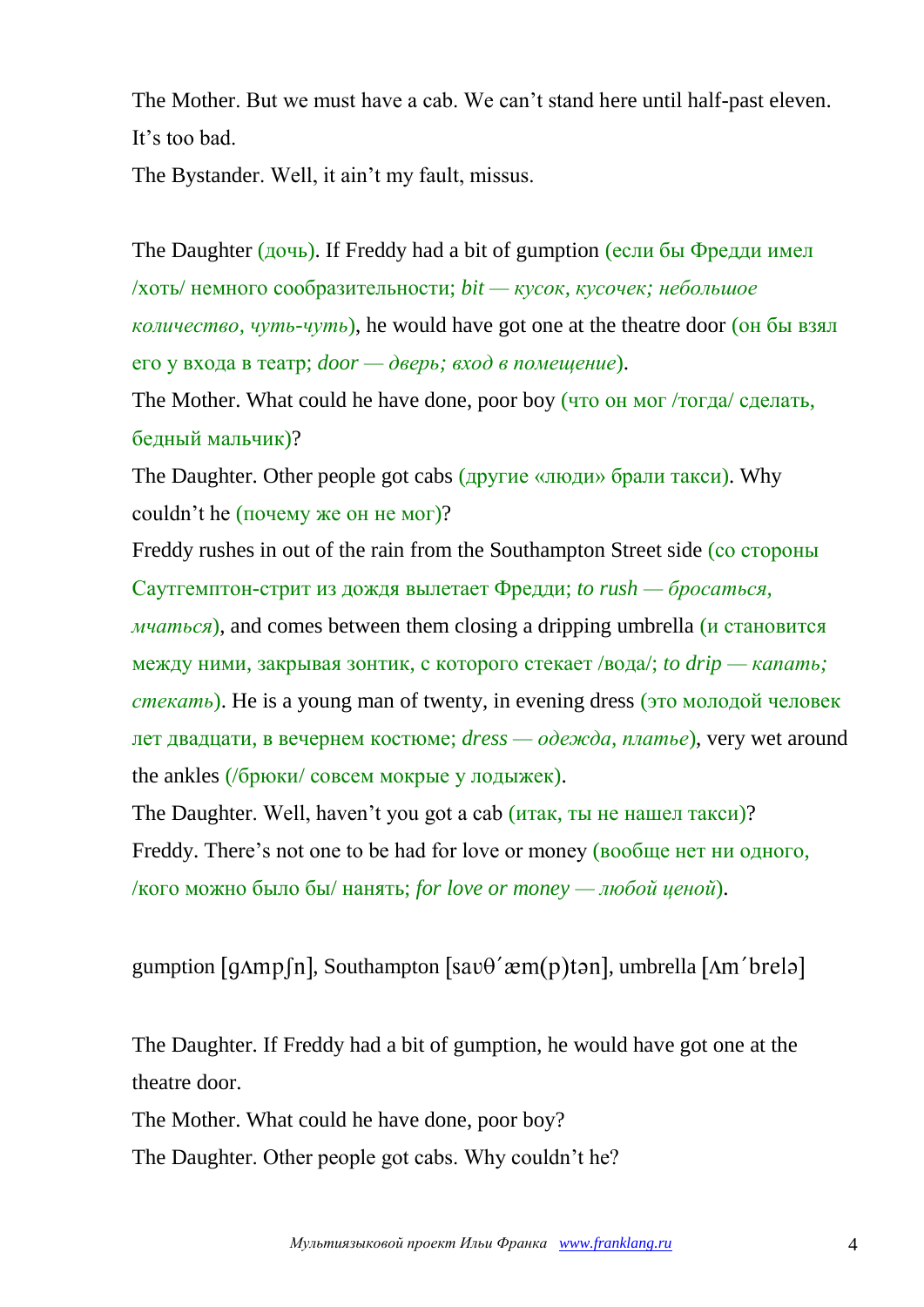Freddy rushes in out of the rain from the Southampton Street side, and comes between them closing a dripping umbrella. He is a young man of twenty, in evening dress, very wet around the ankles.

The Daughter. Well, haven't you got a cab?

Freddy. There's not one to be had for love or money.

The Mother. Oh, Freddy, there must be one (ах, Фредди, должно же быть /хоть/ одно). You can't have tried (ты, наверное, и не пытался искать: «не может быть, чтобы ты пытался»).

The Daughter. It's too tiresome (это так утомительно). Do you expect us to go and get one ourselves (ты предлагаешь нам самим пойти и найти себе такси; *to expect — ждать, ожидать; требовать*)?

Freddy. I tell you they're all engaged (говорю же вам, они все заняты; *to engage — брать на себя обязательство, обещать; нанимать*). The rain was so sudden: nobody was prepared (дождь так внезапно начался: «был столь неожиданным», никто не был /к этому/ готов); and everybody had to take a cab (и всем: «каждому» пришлось брать такси). I've been to Charing Cross one way (я прошел до Чаринг-Кросс в одну сторону; *one way — в одном направлении*) and nearly to Ludgate Circus the other (и почти до Ладгейт-Серкес в другую); and they were all engaged (и они все были заняты).

The Mother. Did you try Trafalgar Square (а ты на Трафальгар-Сквер проверял; *to try — испытывать, подвергать испытанию; пробовать, проверять*)? Freddy. There wasn't one at Trafalgar Square (на Трафальгар-Сквер не было ни одного).

The Daughter. Did you try (а ты проверял)?

 $t$ iresome  $\lceil$ ' taissam $\lceil$ , circus  $\lceil$ ' s $3:$ kas $\lceil$ , square  $\lceil$ skw $3$ a $\lceil$ 

The Mother. Oh, Freddy, there must be one. You can't have tried. The Daughter. It's too tiresome. Do you expect us to go and get one ourselves?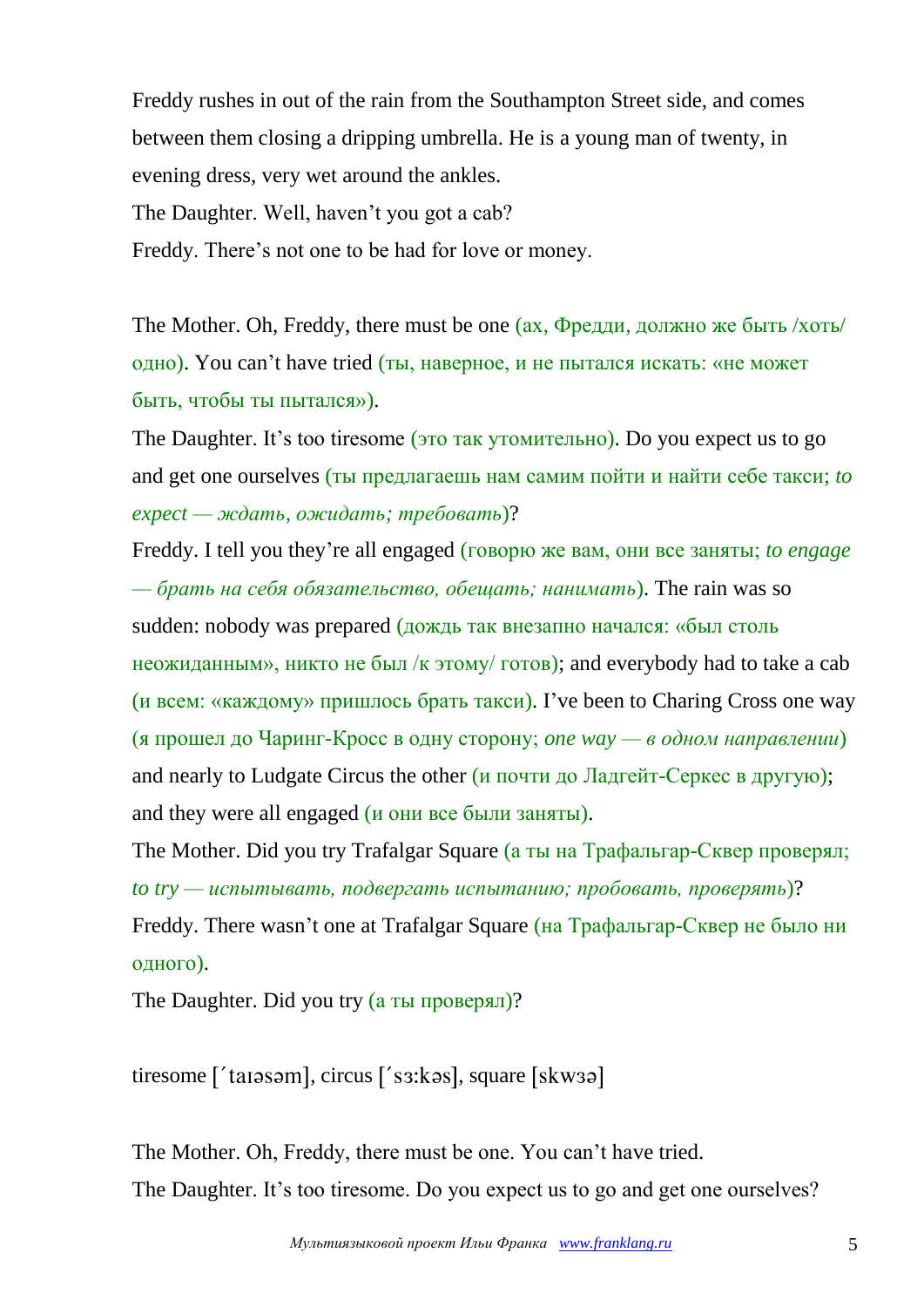Freddy. I tell you they're all engaged. The rain was so sudden: nobody was prepared; and everybody had to take a cab. I've been to Charing Cross one way and nearly to Ludgate Circus the other; and they were all engaged. The Mother. Did you try Trafalgar Square? Freddy. There wasn't one at Trafalgar Square. The Daughter. Did you try?

Freddy. I tried as far as Charing Cross Station (я проверял /даже/ у самого Чарингкросского вокзала; *as far as — "так далеко как", до самого*). Did you expect me to walk to Hammersmith (ты ожидала, что я пойду пешком в Хаммерсмит)?

The Daughter. You haven't tried at all (ты вообще не проверял; *at all нисколько, ничуть*).

The Mother. You really are very helpless, Freddy (от тебя и вправду совсем мало толку, Фредди; *very — очень, весьма; helpless — беспомощный; бесполезный*). Go again; and don't come back until you have found a cab (отправляйся снова и не возвращайся, пока не найдешь такси).

Freddy. I shall simply get soaked for nothing (я просто понапрасну промокну: «стану промокшим»; *for nothing — зря, без пользы*).

The Daughter. And what about us (а что же насчет нас)? Are we to stay here all night in this draught (мы что, должны стоять здесь всю ночь на этом сквозняке; *draught — тяга, тяговое усилие; сквозняк*), with next to nothing on (почти раздетые; *next to nothing — почти ничего; on /нареч./ — указывает на нахождение на поверхности чего-л.; указывает на надевание одежды или наличие ее на ком-л.*). You selfish pig (ты эгоистичный свинтус) —

Hammersmith ['hæməsmi $\theta$ ], found [faund], draught [dr $\alpha$ :ft]

Freddy. I tried as far as Charing Cross Station. Did you expect me to walk to Hammersmith?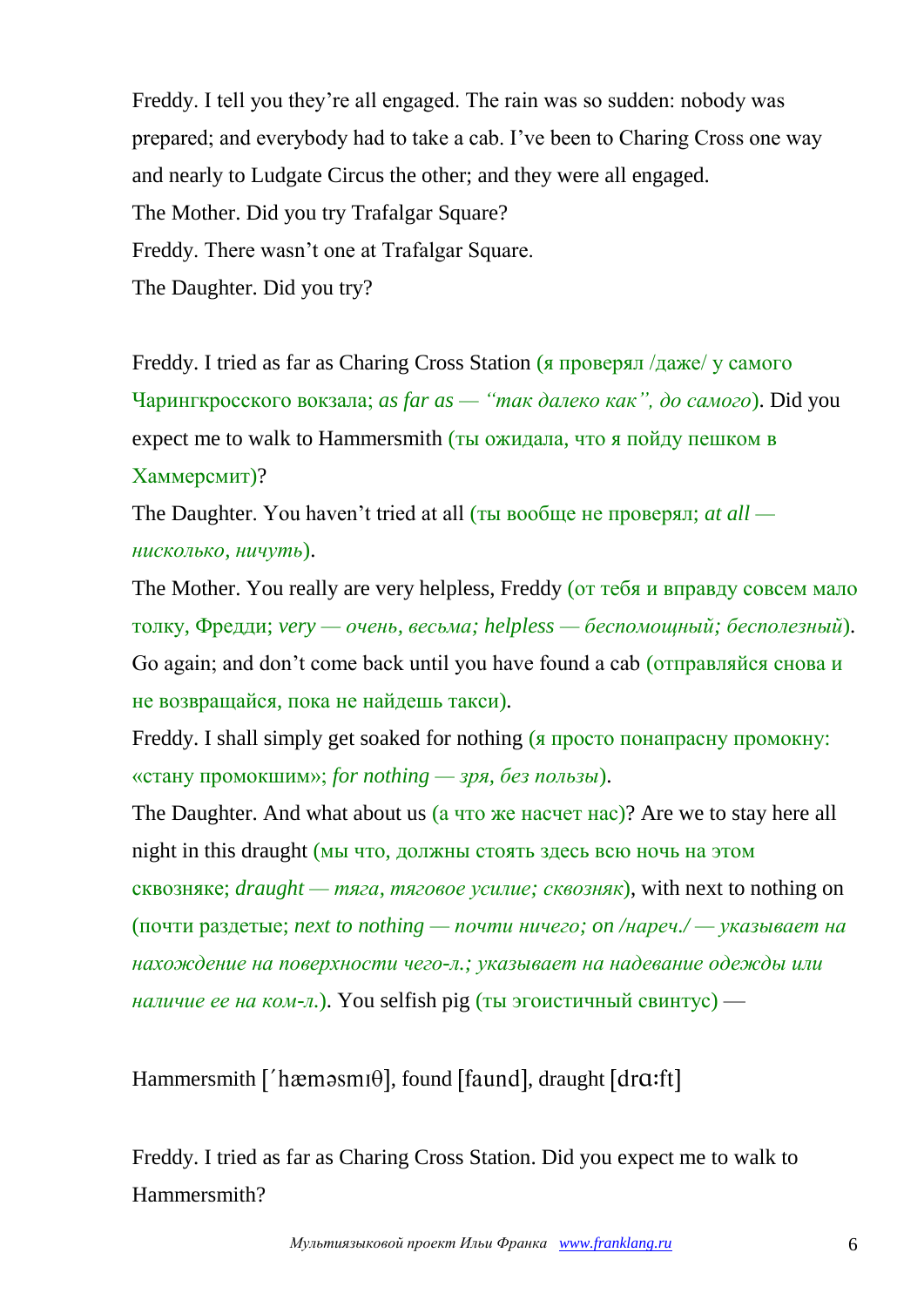The Daughter. You haven't tried at all.

The Mother. You really are very helpless, Freddy. Go again; and don't come back until you have found a cab.

Freddy. I shall simply get soaked for nothing.

The Daughter. And what about us? Are we to stay here all night in this draught, with next to nothing on. You selfish pig —

Freddy. Oh, very well: I'll go, I'll go (ну, ладно: я иду /уже/, иду; *oh, very well — ну ладно*). [He opens his umbrella and dashes off Strandwards (он открывает зонтик и бросается в сторону Стрэнда; *-wards /суф./ — образует прилагательные и наречия со значением направления движения в какую-л. сторону*), but comes into collision with a flower girl (но сталкивается: «приходит в столкновение» с девушкой-цветочницей), who is hurrying in for shelter (которая спешит в укрытие), knocking her basket out of her hands (и выбивает корзинку /с цветами/ у нее из рук). A blinding flash of lightning (ослепительная вспышка молнии), followed instantly by a rattling peal of thunder (за которой тут же следует раскатистый удар грома; *rattling грохочущий; шумный; peal — звон колоколов, перезвон; раскат /грома/*), orchestrates the incident (сопровождает это происшествие; *to orchestrate инструментовать, оркестровать*)]

The Flower Girl (Цветочница). Nah then, Freddy: look wh' y' gowin, deah (эй, Фредди, смотри, куда идешь, дорогой; *nah then /диал./ = now then — эй, послушайте!; wh' y' gowin /диал./ = where you going; deah = dear*). Freddy. Sorry [he rushes off] (простите [убегает прочь]).

lightning  $\lceil$  laitnin], thunder  $\lceil$   $\theta$ Anda], orchestrate  $\lceil$   $\theta$ : kistreit]

Freddy. Oh, very well: I'll go, I'll go. [He opens his umbrella and dashes off Strandwards, but comes into collision with a flower girl, who is hurrying in for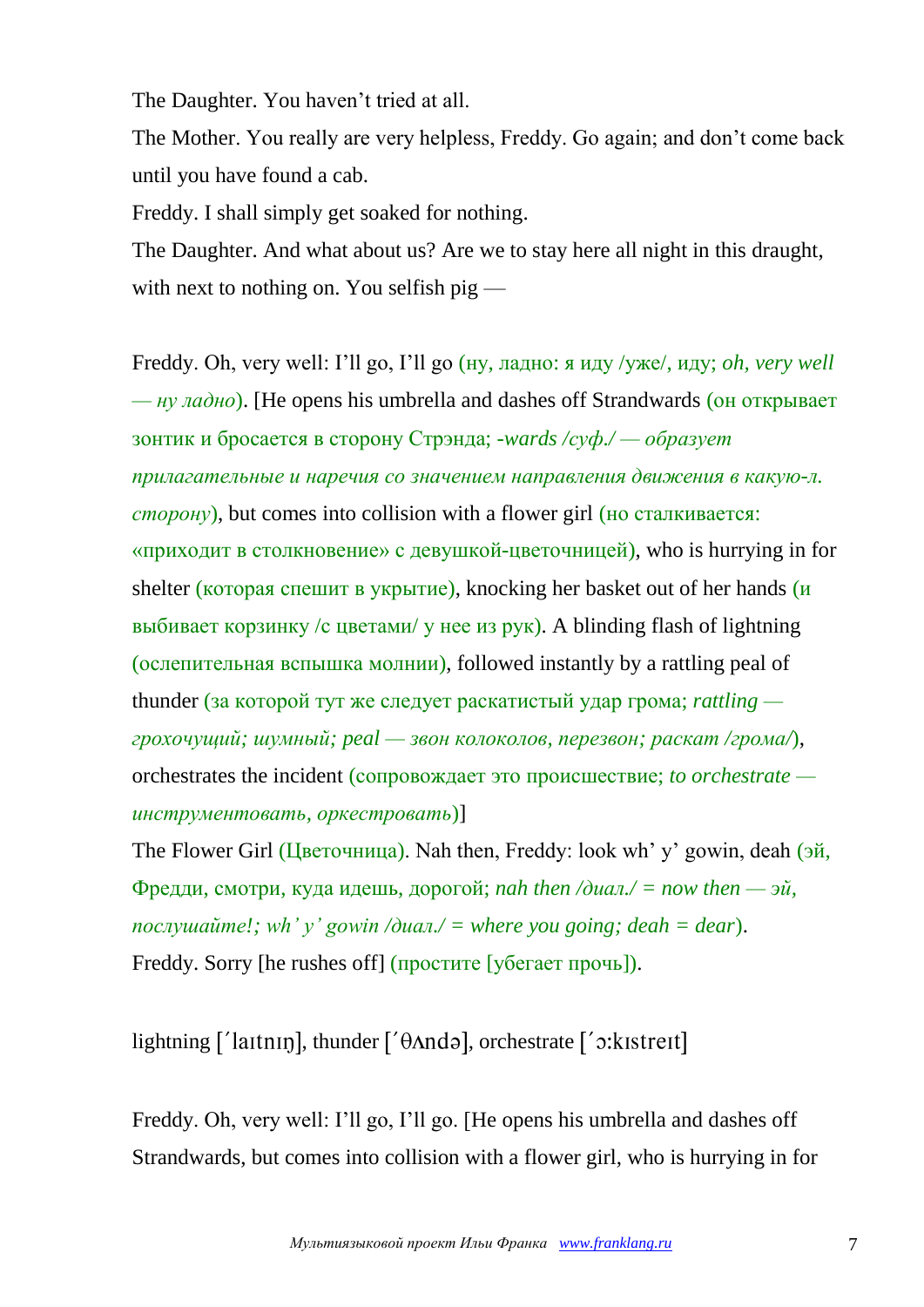shelter, knocking her basket out of her hands. A blinding flash of lightning, followed instantly by a rattling peal of thunder, orchestrates the incident] The Flower Girl. Nah then, Freddy: look wh' y' gowin, deah. Freddy. Sorry [he rushes off].

The Flower Girl (цветочница) [picking up her scattered flowers and replacing them in the basket (поднимая разбросанные цветы и укладывая их обратно в корзинку; *to replace — класть, возвращать на место*)] There's menners f' yer (ну и манеры у тебя; *menners f' yer /искаж./ = manners for you*)! Te-oo banches o voylets trod into the mad (два букетика фиалок втоптаны в грязь; *te-oo banches o voylets /диал./ = two bunches of violets; bunch — связка, пучок; букет /цветов/; to tread — ступать, шагать; топтать, давить; mad /зд., диал./ = mud*). [She sits down on the plinth of the column, sorting her flowers, on the lady's right (она садится на цоколь колонны, перебирая свои цветы, справа от дамы). She is not at all an attractive person (она совсем не привлекательна; *person человек, особа*). She is perhaps eighteen, perhaps twenty, hardly older (она лет восемнадцати, возможно двадцати, вряд ли старше). She wears a little sailor hat of black straw (носит маленькую шляпку из почерневшей соломки; *sailor hat — бескозырка; соломенная шляпка с низкой тульей и узкими полями*) that has long been exposed to the dust and soot of London (которую долгое время подвергали воздействию пыли и копоти Лондона; *to expose — выставлять напоказ; подвергать воздействию /непогоды и т.п./*) and has seldom if ever been brushed (и редко — если вообще когда-либо — чистили щеткой).

column ['kɔləm], perhaps [pə'hæps], straw [strɔ:]

The Flower Girl [picking up her scattered flowers and replacing them in the basket] There's menners f' yer! Te-oo banches o voylets trod into the mad. [She sits down on the plinth of the column, sorting her flowers, on the lady's right. She is not at all an attractive person. She is perhaps eighteen, perhaps twenty, hardly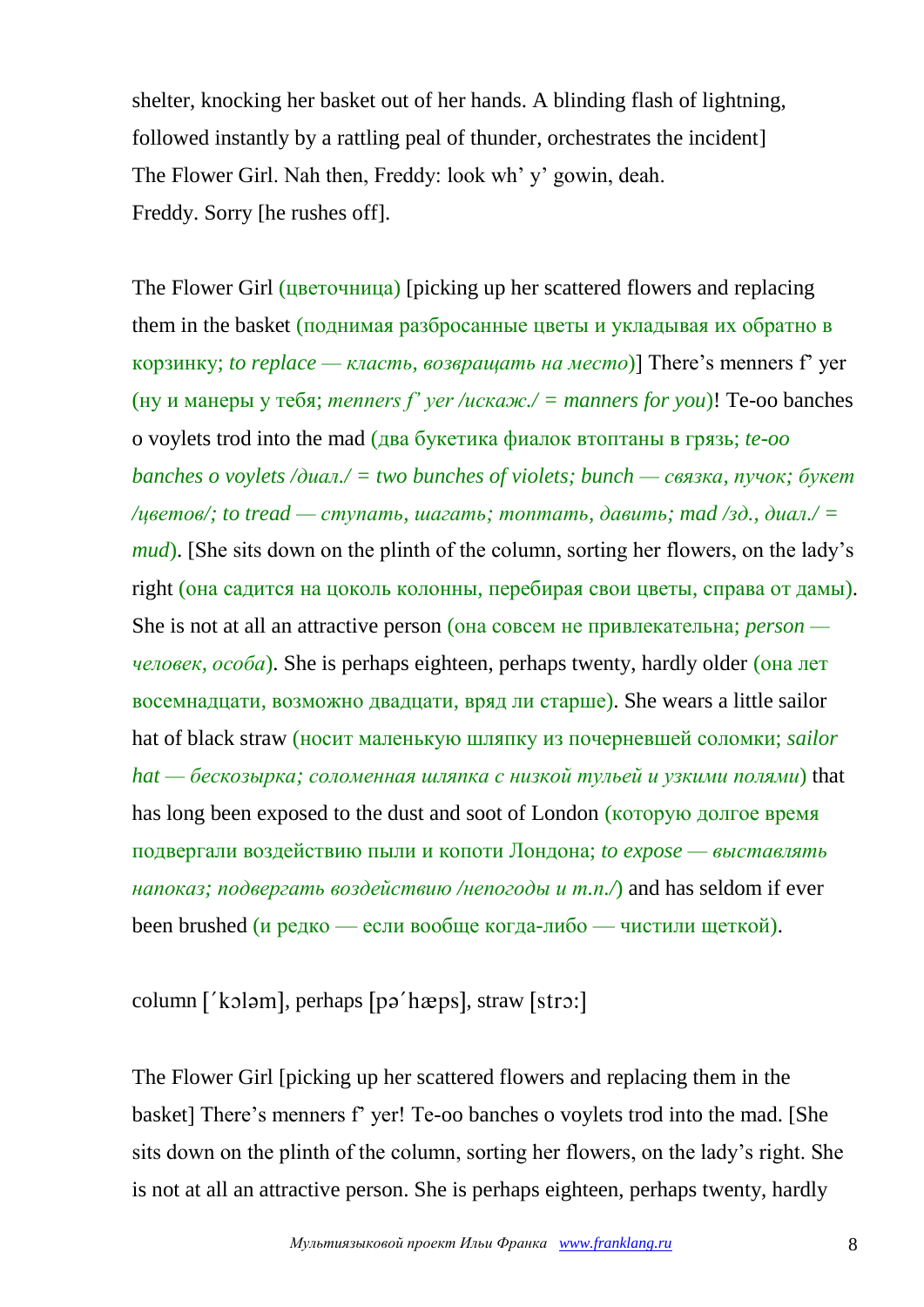older. She wears a little sailor hat of black straw that has long been exposed to the dust and soot of London and has seldom if ever been brushed.

Her hair needs washing rather badly (ее волосы очень нуждаются в мытье; *rather — скорее, точнее; весьма; badly — плохо; крайне /эмоц.-усил./*): its mousy color can hardly be natural (их мышиный цвет едва ли может быть природным). She wears a shoddy black coat (на ней надето: «она носит» черное дешевенькое пальто из шодди; *shoddy — сделанный из регенерированной шерсти; низкопробный, дешевый*) that reaches nearly to her knees and is shaped to her waist (которое затянуто в талии и едва достает ей до колен; *to shape придавать/принимать форму*). She has a brown skirt with a coarse apron (на ней /также/ коричневая юбка и передник из грубой /материи/). Her boots are much the worse for wear (ее башмаки совсем изношены; *to look the worse for wear — выглядеть сильно поношенным*). She is no doubt as clean as she can afford to be (несомненно, она чистоплотна, насколько это в ее силах; *clean чистый; опрятный, чистоплотный; can afford to do smth. — быть в состоянии позволить себе делать что-л.*); but compared to the ladies she is very dirty (но в сравнении с /нашими/ дамами она выглядит неопрятно: «она очень грязная»). Her features are no worse than theirs (черты ее лица не хуже, чем у них); but their condition leaves something to be desired (но состоянием кожи не мешало бы заняться: «но их состояние оставляет желать лучшего»; *to leave something to be desired — оставлять желать лучшего*); and she needs the services of a dentist (и она нуждается в услугах дантиста)].

# knee [ni:], doubt [daut], features ['fi:t [ $\sigma$ z]

Her hair needs washing rather badly: its mousy color can hardly be natural. She wears a shoddy black coat that reaches nearly to her knees and is shaped to her waist. She has a brown skirt with a coarse apron. Her boots are much the worse for wear. She is no doubt as clean as she can afford to be; but compared to the ladies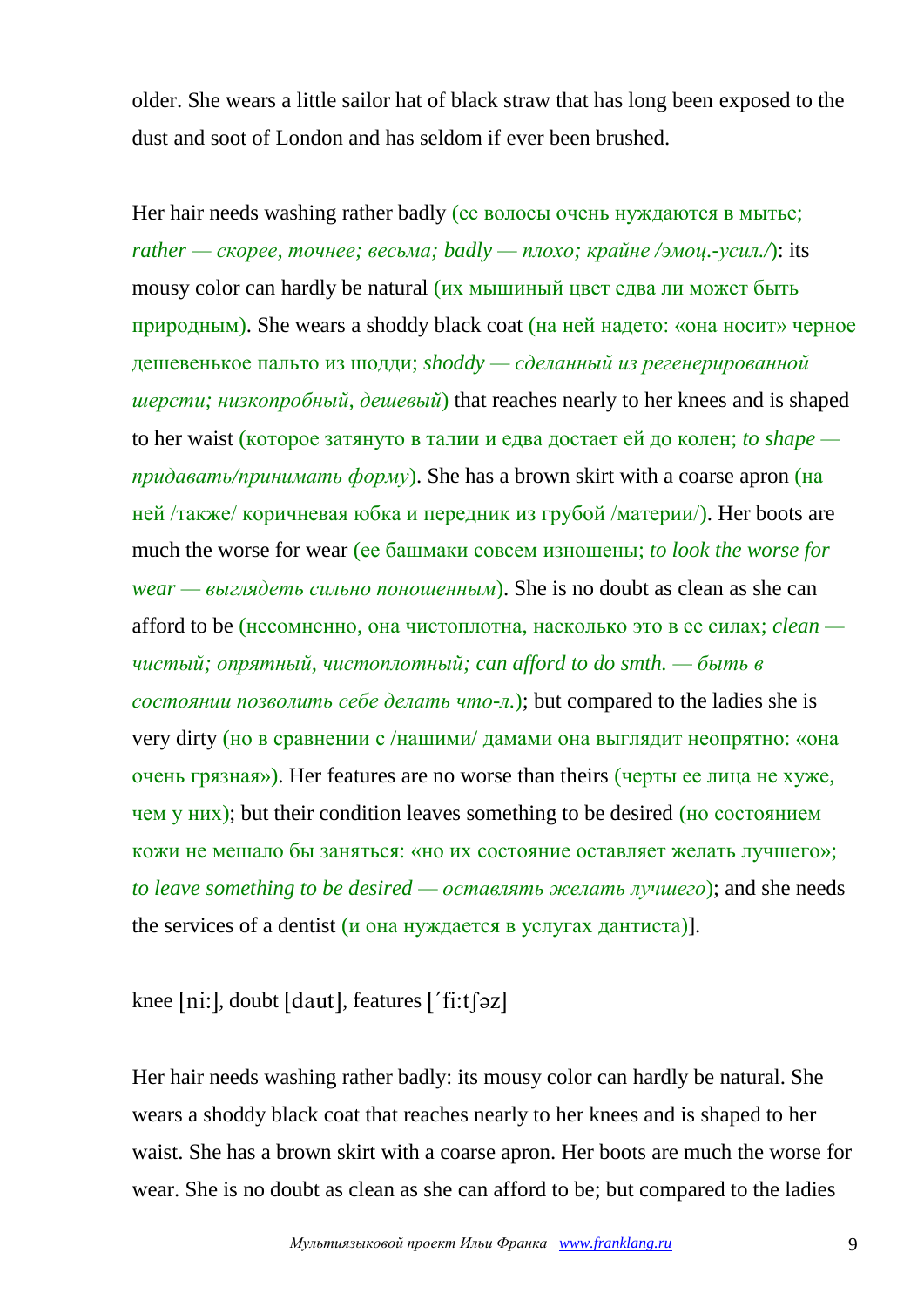she is very dirty. Her features are no worse than theirs; but their condition leaves something to be desired; and she needs the services of a dentist].

The Mother. How do you know that my son's name is Freddy, pray (откуда вы знаете, что имя моего сына Фредди; *to pray — молить, просить; pray /как вводное слово/ — скажите на милость!*)?

The Flower Girl. Ow, eez ye-ooa san, is e (а, это ваш сын, так; *ow, eez ye-ooa san, is e /искаж./ = oh, he's your son, is he*)? Wal, fewd dan y' de-ooty bawmz a mather should (если б вы выполняли свои обязанности по отношению к нему, как положено матери; *wal, fewd dan y' de-ooty bawmz a mather should /искаж./ = well, if you'd done your duty by him as a mother should*), eed now bettern to spawl a pore gel's flahrzn than ran awy atbaht pyin (он бы не испортил бедной девушке ее цветы, а потом не удрал бы, не заплатив; *he'd know better than to spoil poor girl's flowers and then run away without paying; to know better быть не настолько глупым, чтобы*). Will ye-oo py me f'them (вы не хотите заплатить мне за них; *will ye-oo py me f'them = will you pay me for them*)? [Here, with apologies (тут, с /нашими/ извинениями), this desperate attempt to represent her dialect without a phonetic alphabet (от этой отчаянной попытки воспроизвести ее речь без фонетического алфавита; *dialect — диалект, говор*) must be abandoned as unintelligible outside London (/нам/ придется отказаться, поскольку за пределами Лондона /ее речь никто/ не поймет; *unintelligible неразборчивый, непонятный*)].

The Daughter. Do nothing of the sort, mother (не делайте ничего подобного, мама). The idea (вот еще; *the idea! — употребляется, чтобы выразить свое несогласие, возмущение*)!

dialect  $\lceil$  darelekt], unintelligible  $\lceil$  Anin' telidz $\phi$ (a)l], idea  $\lceil$  and  $\eta$ 

The Mother. How do you know that my son's name is Freddy, pray?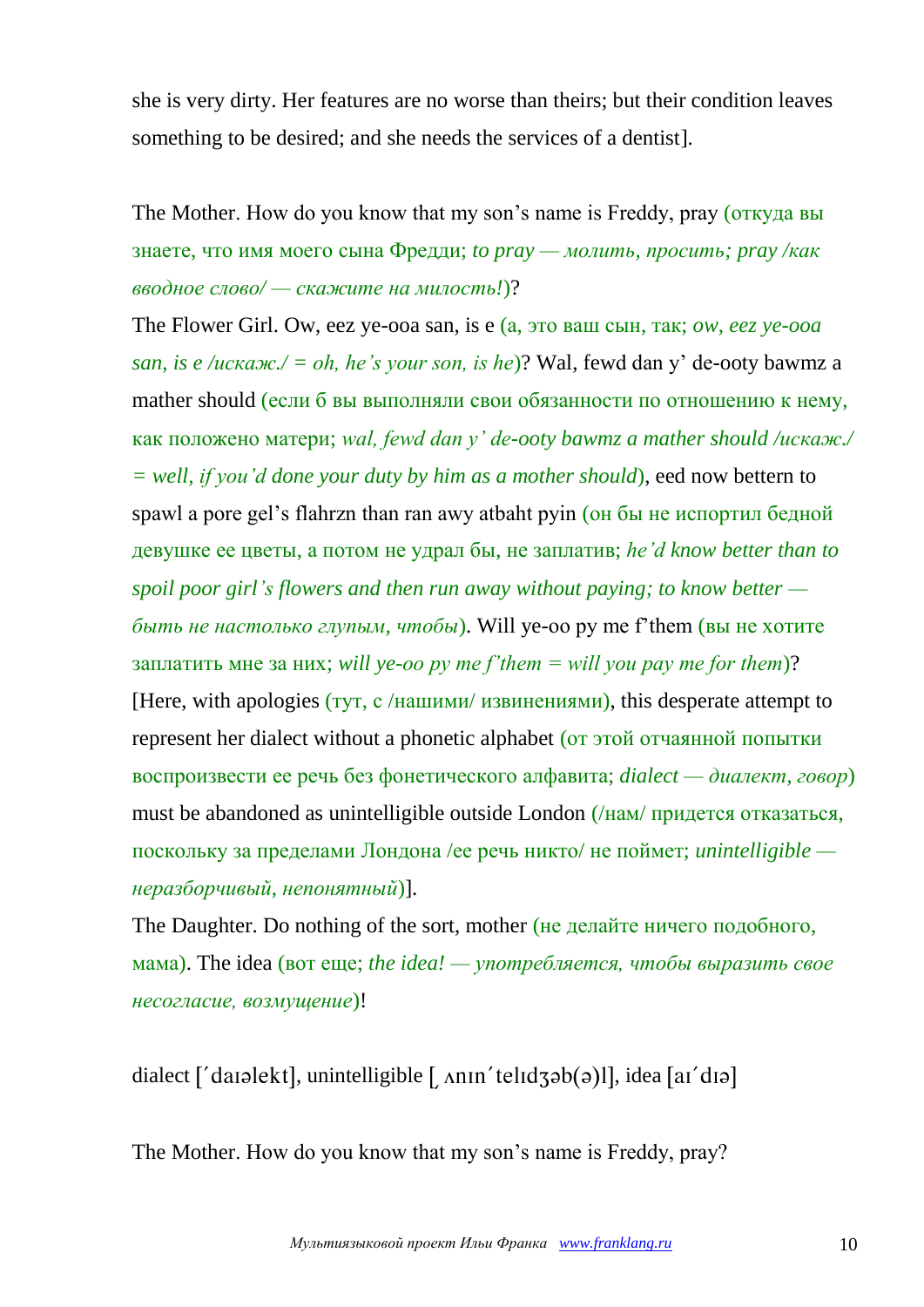The Flower Girl. Ow, eez ye-ooa san, is e? Wal, fewd dan y' de-ooty bawmz a mather should, eed now bettern to spawl a pore gel's flahrzn than ran awy atbaht pyin. Will ye-oo py me f'them? [Here, with apologies, this desperate attempt to represent her dialect without a phonetic alphabet must be abandoned as unintelligible outside London.]

The Daughter. Do nothing of the sort, mother. The idea!

The Mother. Please allow me, Clara (пожалуйста, позволь /решать/ мне, Клара). Have you any pennies (у тебя есть мелкие монеты: «у тебя есть пенсы»)? The Daughter. No. I've nothing smaller than sixpence (нет, ничего меньше монеты в шести пенсов у меня нет).

The Flower Girl (цветочница) [hopefully (с надеждой)] I can give you change for a tanner, kind lady (я могу дать вам сдачи с шестипенсовика, добрая леди; *change — перемена, изменение; размен /денег/; сдача; tanner /разг./ шестипенсовик*).

The Mother (мать) [to Clara] Give it to me (дай мне ее = монету). [Clara parts reluctantly (Клара неохотно отдает; *to part — разделять, отделять; расставаться /с чем-л./*)]. Now [to the girl (девушке)] This is for your flowers (вот, это за ваши цветы).

The Flower Girl. Thank you kindly, lady (от всего сердца благодарю, леди). The Daughter. Make her give you the change (пускай даст тебе сдачу; *to make*   $smb.$  do smth. — вынуждать, побуждать кого-л. сделать что-л.). These things are only a penny a bunch (эти цветы стоят всего лишь пенни за букет; *thing вещь, предмет*).

The Mother. Do hold your tongue, Clara (попридержи-ка свой язык, Клара; *do /зд./ — употребляется для усиления значения глагола*). [To the girl (девушке)]. You can keep the change (сдачу можете оставить себе; *to keep* — *держать*, *хранить; не возвращать, оставлять себе*).

The Flower Girl. Oh, thank you, lady (о, спасибо вам, леди).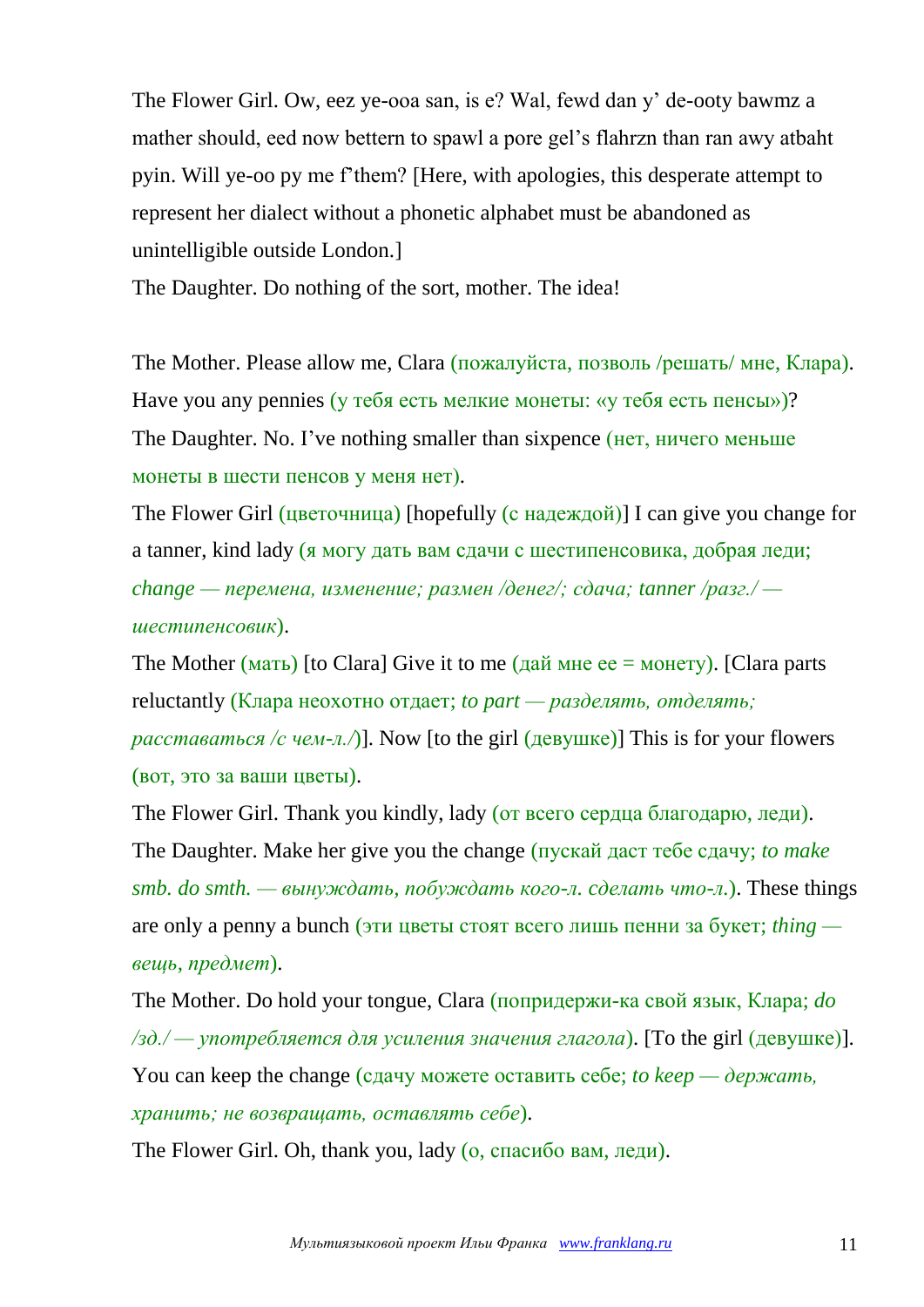# allow  $\lceil 2 \cdot \text{law} \rceil$ , reluctantly  $\lceil \text{ri}' \rceil$  Akt $\varphi$ ntli $\lceil \text{t} \text{Augue} \rceil$

The Mother. Please allow me, Clara. Have you any pennies?

The Daughter. No. I've nothing smaller than sixpence.

The Flower Girl [hopefully] I can give you change for a tanner, kind lady.

The Mother [to Clara] Give it to me. [Clara parts reluctantly]. Now [to the girl] This is for your flowers.

The Flower Girl. Thank you kindly, lady.

The Daughter. Make her give you the change. These things are only a penny a bunch.

The Mother. Do hold your tongue, Clara. [To the girl]. You can keep the change. The Flower Girl. Oh, thank you, lady.

The Mother. Now tell me how you know that young gentleman's name (а теперь расскажите мне, откуда вы знаете имя того джентльмена).

The Flower Girl. I didn't (я не знала).

The Mother. I heard you call him by it (я слышала, как вы назвали его по имени; *to hear*). Don't try to deceive me (не пытайтесь обмануть меня).

The Flower Girl [protesting (протестуя)] Who's trying to deceive you (кто пытается обмануть вас)? I called him Freddy or Charlie same as you might yourself (я назвала его Фредди или Чарли точно так же, как вы могли бы и сами; *same as — точно так же, таким же образом*) if you was talking to a stranger and wished to be pleasant (если бы разговаривали с незнакомцем и хотели быть вежливой: «приятной»). [She sits down beside her basket (она садится рядом со своей корзинкой)].

The Daughter. Sixpence thrown away (шесть пенсов выброшены на ветер; *to throw — бросать, швырять; to throw away money — тратить деньги впустую*)! Really, mamma, you might have spared Freddy that (право, мама, вы могли бы избавить Фредди от этого; *really — действительно, на самом деле; по правде говоря; to spare — беречь, сберегать; щадить, избавлять /от чего-*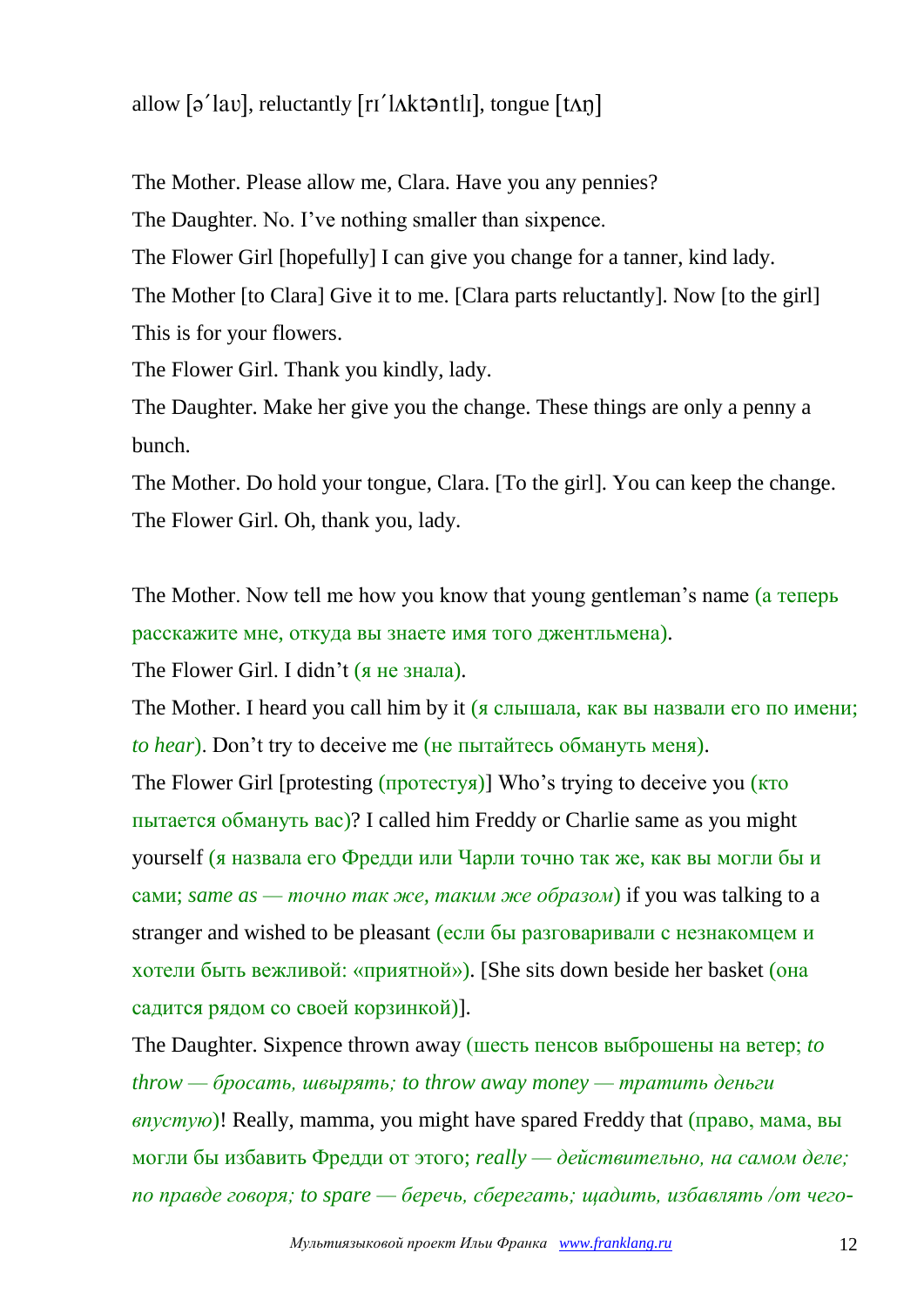*л./*). [She retreats in disgust behind the pillar (она возмущенно удаляется за колонну; *disgust — отвращение; недовольство, раздражение*)].

heard  $[$ h3:d $]$ , deceive  $[$ d $I$ 'si:v $]$ , might  $[$ mait $]$ 

The Mother. Now tell me how you know that young gentleman's name. The Flower Girl. I didn't.

The Mother. I heard you call him by it. Don't try to deceive me.

The Flower Girl [protesting] Who's trying to deceive you? I called him Freddy or Charlie same as you might yourself if you was talking to a stranger and wished to be pleasant. [She sits down beside her basket].

The Daughter. Sixpence thrown away! Really, mamma, you might have spared Freddy that. [She retreats in disgust behind the pillar].

An elderly gentleman of the amiable military type rushes into shelter (пожилой джентльмен с приятной /внешностью старого/ вояки вбегает под крышу: «в укрытие»; *military — военный, воинский; type — типичный образец/представитель*), and closes a dripping umbrella (и закрывает зонтик, с которого стекают капли). He is in the same plight as Freddy (он в таком же положении, как и Фредди; *plight — состояние, положение /обычно плохое, затруднительное/*), very wet about the ankles (/его брюки/ внизу насквозь промокли: «очень мокрые у лодыжек»). He is in evening dress, with a light overcoat (он в вечернем костюме и легком пальто). He takes the place left vacant by the daughter's retirement (он становится на освободившееся после ухода дочери место; *to take — брать; занимать /место/; to leave оставлять, покидать; vacant — пустой, незаполненный; незанятый, свободный; to retire — удаляться, уходить*).

The Gentleman (джентльмен). Phew (уф)!

The Mother [to the gentleman (джентльмену)] Oh, sir, is there any sign of its stopping (ах, сэр, нет ли каких признаков, что это прекратится)?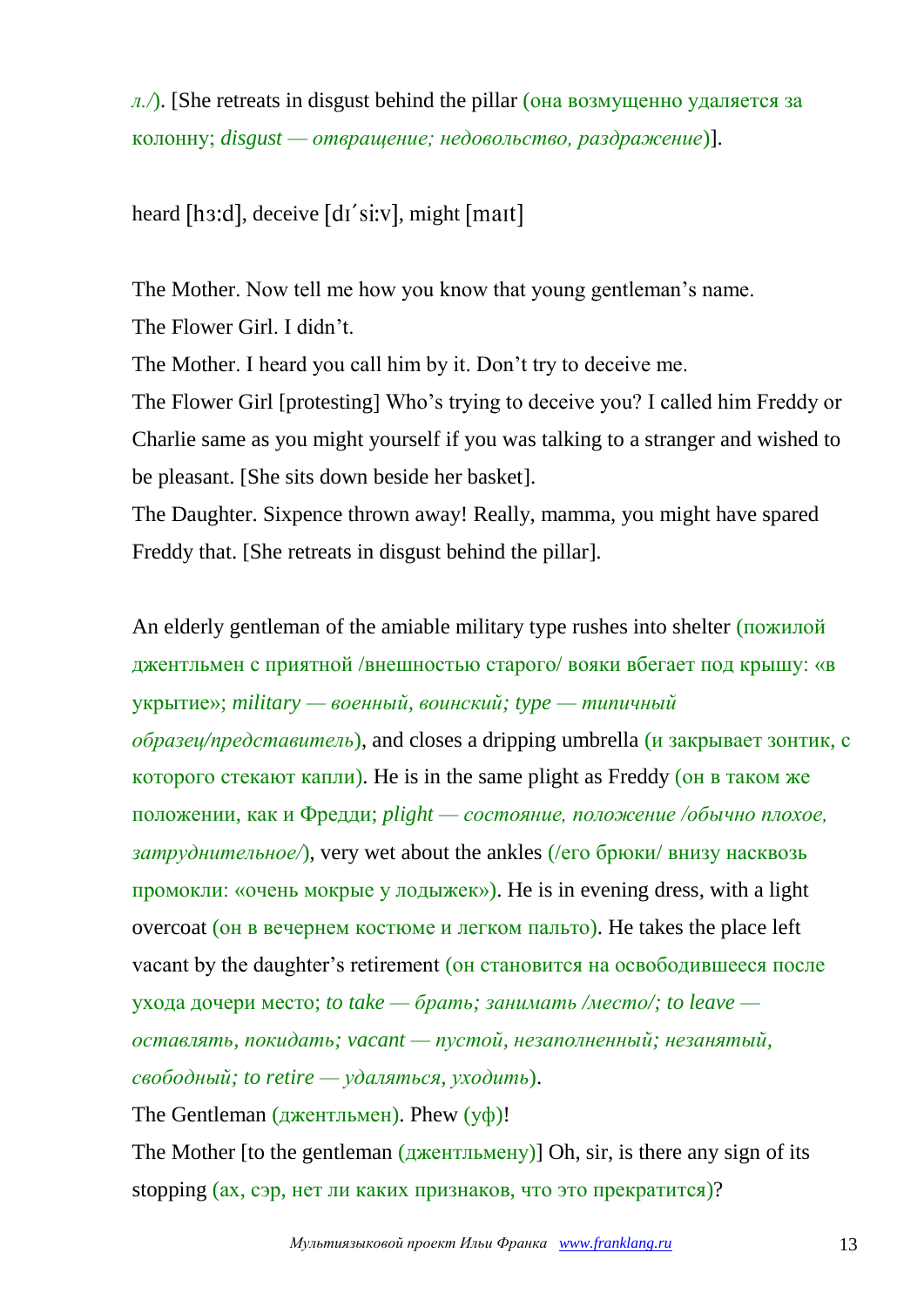The Gentleman. I'm afraid not (боюсь, что нет). It started worse than ever about two minutes ago (минуты две назад он припустил: «начался» еще сильнее, чем прежде; *to start — вскакивать, резко начинать движение; начинаться; worse — хуже; сильнее, больше /в значении "хуже того"/; ever — когда-либо*). [He goes to the plinth beside the flower girl (он подходит к цоколю рядом с цветочницей); puts up his foot on it (ставит на него ногу); and stoops to turn down his trouser ends (и нагибается, чтобы отвернуть края брючины; *to turn down — отворачивать, загибать вниз*)].

## amiable ['eɪmɪəb(ə)l], retirement [rɪ'taɪəmənt], trousers ['travzəz]

An elderly gentleman of the amiable military type rushes into shelter, and closes a dripping umbrella. He is in the same plight as Freddy, very wet about the ankles. He is in evening dress, with a light overcoat. He takes the place left vacant by the daughter's retirement.

The Gentleman. Phew!

The Mother [to the gentleman] Oh, sir, is there any sign of its stopping? The Gentleman. I'm afraid not. It started worse than ever about two minutes ago. [He goes to the plinth beside the flower girl; puts up his foot on it; and stoops to turn down his trouser ends].

The Mother. Oh, dear (о, Боже; *oh, dear! — Боже мой!, вот так так!*)! [She retires sadly and joins her daughter (с унылым /видом/ отходит и присоединяется к своей дочери)].

The Flower Girl [taking advantage of the military gentleman's proximity (пользуется соседством старого ветерана: «военного джентльмена»; *to take advantage — использовать в своих интересах, с выгодой для себя*) to establish friendly relations with him (чтобы установить с ним дружеские отношения)]. If it's worse it's a sign it's nearly over (если полил сильнее, то это признак того, что он почти закончился; *to be over — окончиться, завершиться*). So cheer up,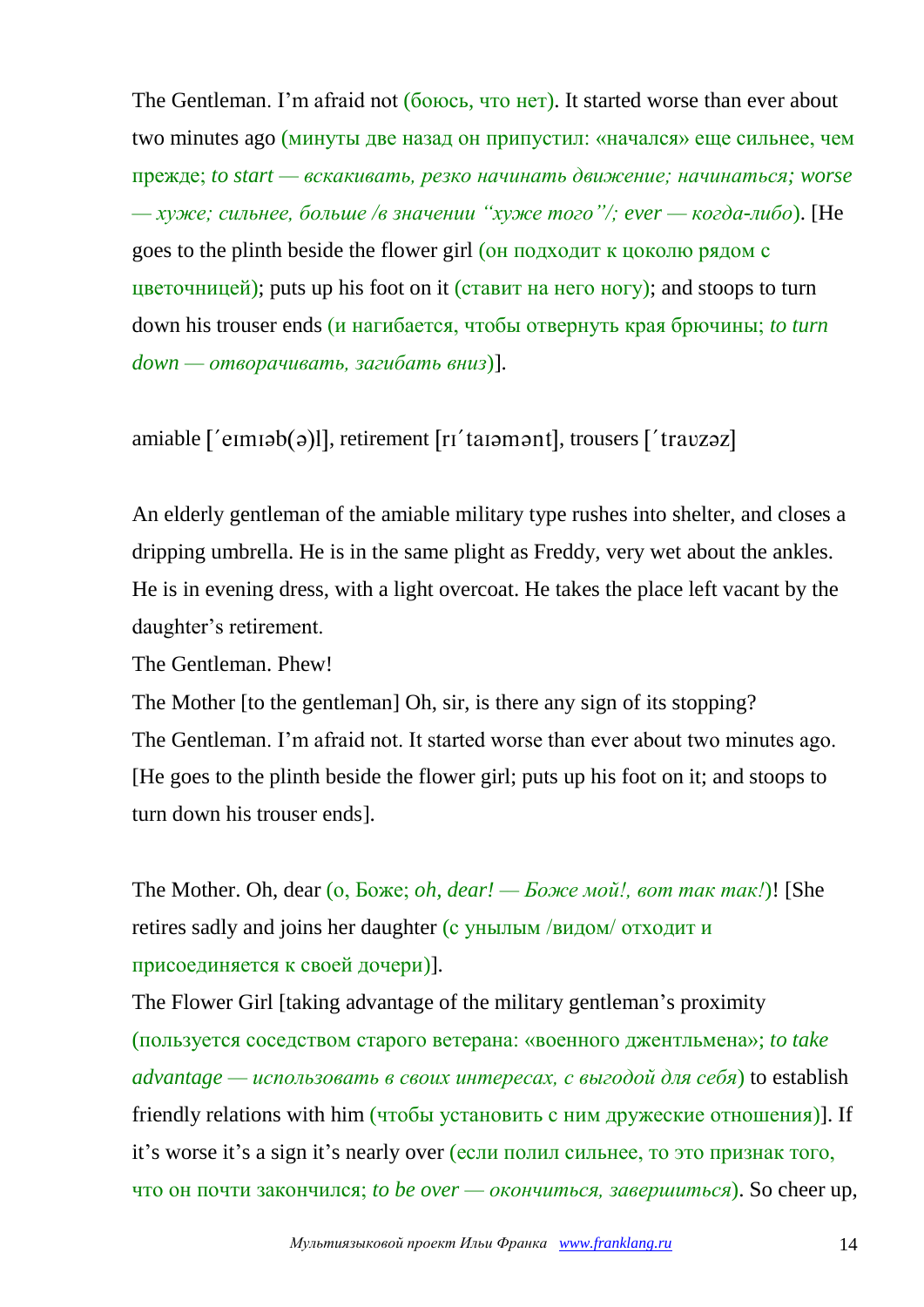Captain; and buy a flower off a poor girl (так что не расстраивайтесь, капитан, и купите цветок у бедной девушки; *cheer up! — приободрись, не падай духом*). The Gentleman. I'm sorry, I haven't any change (к сожалению, у меня нет мелочи).

The Flower Girl. I can give you change, Captain (я могу дать вам сдачи, капитан).

The Gentlemen. For a sovereign (с соверена)? I've nothing less (меньше у меня нет).

The Flower Girl. Garn (ух ты!; *garn — ну да!, иди ты! /выражает удивление, досаду/*)! Oh do buy a flower off me, Captain (ну, правда, купите у меня цветочек, капитан). I can change half-a-crown (я могу разменять полкроны). Take this for tuppence (возьмите вот этот за два пенса; *tuppence = twopence*).

proximity [prɔk´sɪmɪtɪ], sign [saɪn], sovereign ['sɔvrɪn]

The Mother. Oh, dear! [She retires sadly and joins her daughter]. The Flower Girl [taking advantage of the military gentleman's proximity to establish friendly relations with him]. If it's worse it's a sign it's nearly over. So cheer up, Captain; and buy a flower off a poor girl. The Gentleman. I'm sorry, I haven't any change.

The Flower Girl. I can give you change, Captain,

The Gentlemen. For a sovereign? I've nothing less.

The Flower Girl. Garn! Oh do buy a flower off me, Captain. I can change half-acrown. Take this for tuppence.

The Gentleman. Now don't be troublesome: there's a good girl (ну, не будьте назойливой, это нехорошо; *troublesome — причиняющий беспокойство; назойливый, докучливый; there's a good boy/girl — будь умницей*). [Trying his pockets (проверяет свои карманы = роется в карманах; *to try — пытаться; проверять*)] I really haven't any change (у меня действительно нет мелочи) —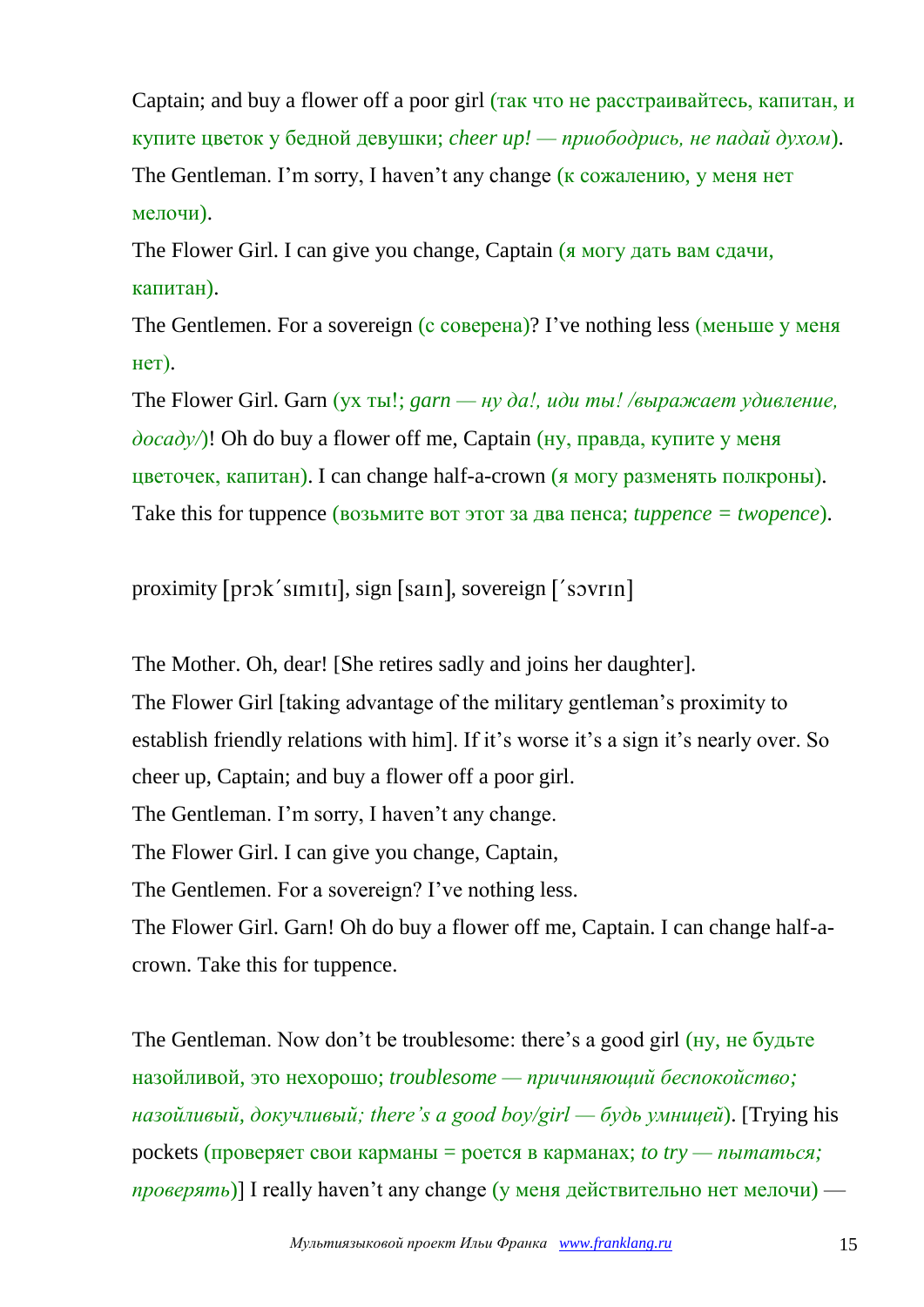Stop: here's three hapence (постойте-ка, вот есть три монетки по полпенса; *hapence = halfpence /мн.ч. от halfpenny — полупенсовик, полпенни/*), if that's any use to you (если вас это устраивает; *to be any use — оказаться полезным /кому-л.*/) [he retreats to the other pillar (он отступает к другой колонне)]. The Flower Girl [disappointed, but thinking three halfpence better than nothing (разочарованная, но решившая, что полтора пенса: «три полупенсовика» лучше, чем ничего; *to think — думать, размышлять; полагать, считать*)] Thank you, sir (спасибо, сэр).

The Bystander (прохожий) [to the girl (девушке)] You be careful: give him a flower for it (будьте осторожны, дайте ему за них цветок). There's a bloke here behind (вон там какой-то тип сзади) taking down every blessed word you're saying (записывает каждое чертово слово, что вы говорите; *to take down записывать; blessed — благословенный, освященный; проклятый, чертов /разг., эмоц.-усил./*). [All turn to the man who is taking notes (все поворачиваются к человеку, который делает заметки)].

troublesome  $\lceil$  'tr $\Lambda b(\sigma)$ ls $\lceil \sigma \rceil$ , halfpence  $\lceil$  'heipans], turn  $\lceil \sigma \rceil$ 

The Gentleman. Now don't be troublesome: there's a good girl. [Trying his pockets] I really haven't any change — Stop: here's three hapence, if that's any use to you [he retreats to the other pillar].

The Flower Girl [disappointed, but thinking three halfpence better than nothing] Thank you, sir.

The Bystander [to the girl] You be careful: give him a flower for it. There's a bloke here behind taking down every blessed word you're saying. [All turn to the man who is taking notes].

The Flower Girl [springing up terrified (в ужасе подпрыгивает)] I ain't done nothing wrong by speaking to the gentleman (я не сделала ничего плохого, поговорив с этим джентльменом; *ain't /прост./ = is not, are not, has not, have*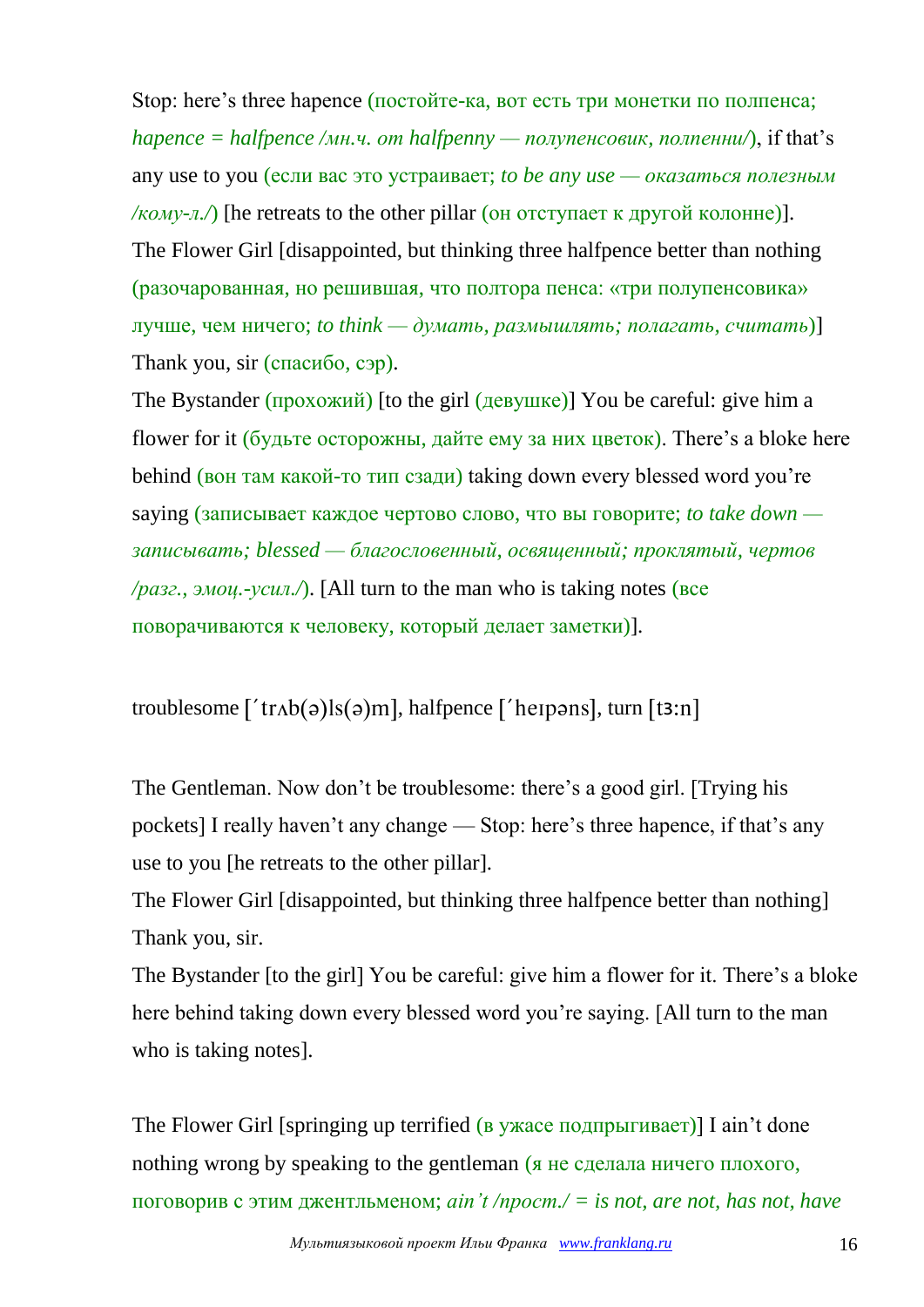*not*). I've a right to sell flowers if I keep off the kerb (я имею право продавать цветы, если не лезу на проезжую часть; *to keep off — держаться в отдалении, не приближаться; kerb — край тротуара*). [Hysterically (истерично)] I'm a respectable girl (я порядочная девушка; *respectable почтенный, уважаемый; приличный*): so help me, I never spoke to him except to ask him to buy a flower off me (ей-богу, я ни о чем таком: «никогда» не говорила с ним, кроме того, что просила купить цветок; *so help me! честное слово! /в уверениях, клятвах/*). [General hubbub, mostly sympathetic to the flower girl (всеобщий гам, большая часть /собравшихся/ сочувствует цветочнице; *sympathetic — сочувственный, полный сочувствия*), but deprecating her excessive sensibility (но осуждает ее чрезмерную чувствительность). Cries of (/слышны/ выкрики) Don't start hollerin (хватит вопить: «не начинай кричать»; *to holler /разг./ — кричать, орать*). Who's hurting you (кто тебя обижает)? Nobody's going to touch you (никто тебя не тронет; *to be going to do smth. — намереваться сделать что-л.; to touch трогать, прикасаться; наносить вред, ранить*). What's the good of fussing (чего зря переживать: «что хорошего в волнении»; *to fuss — волноваться по пустякам*)? Steady on (угомонись; *to steady — укреплять, придавать устойчивость; успокаивать*).

## terrify ['terifai], hubbub ['hʌbʌb], excessive [ik'sesiv]

The Flower Girl [springing up terrified] I ain't done nothing wrong by speaking to the gentleman. I've a right to sell flowers if I keep off the kerb. [Hysterically] I'm a respectable girl: so help me, I never spoke to him except to ask him to buy a flower off me. [General hubbub, mostly sympathetic to the flower girl, but deprecating her excessive sensibility. Cries of Don't start hollerin. Who's hurting you? Nobody's going to touch you. What's the good of fussing? Steady on.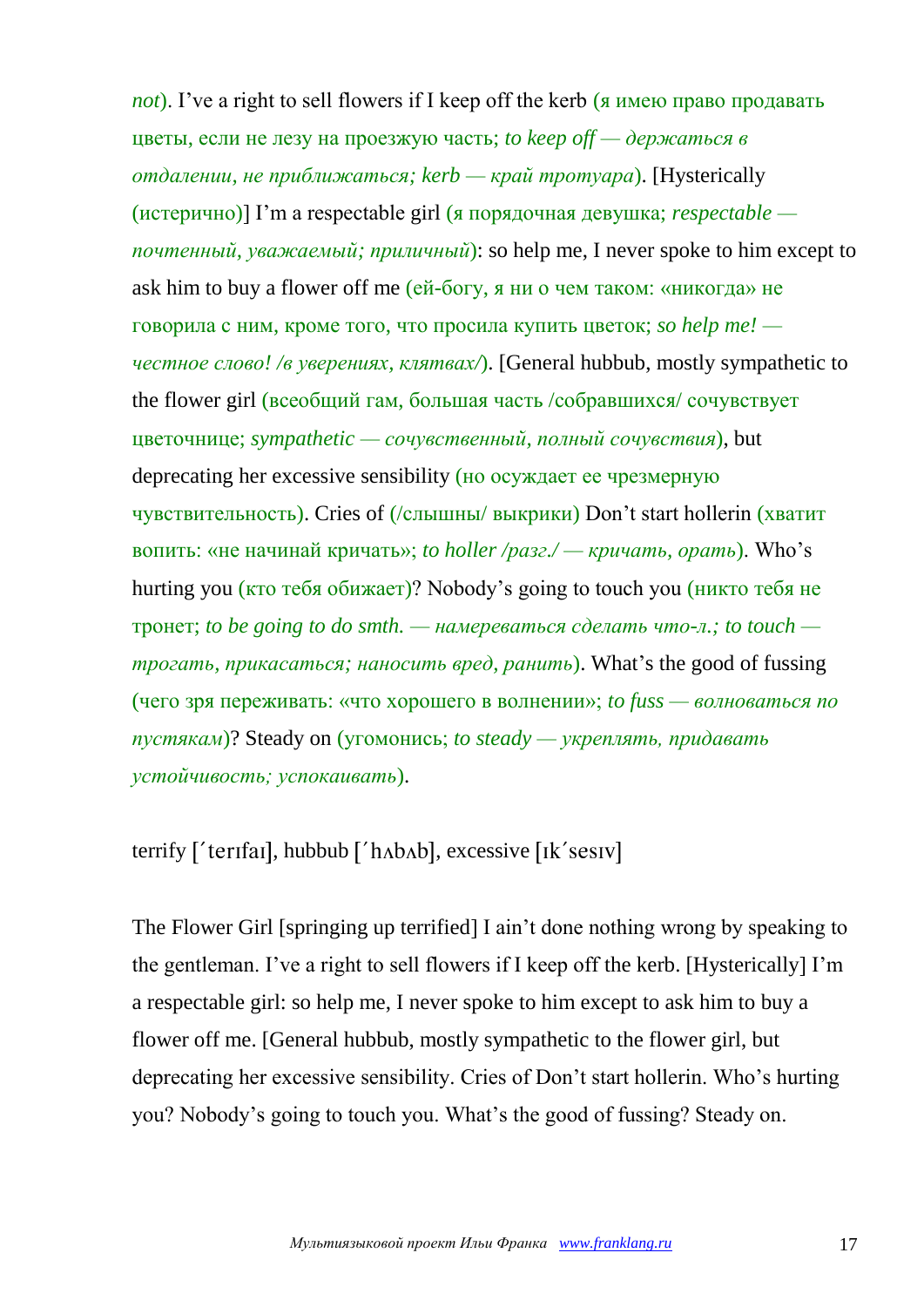Easy, easy, etc., come from the elderly staid spectators ("полегче, спокойнее", и тому подобное слышится от пожилых степенных наблюдателей; *easy легко; спокойно; etc. /сокр./ = etcetera /лат./ — и так далее; to come приходить; доходить, доноситься*), who pat her comfortingly (которые ободряюще похлопывали ее). Less patient ones bid her shut her head (менее терпеливые просили ее заткнуться; *to shut one's head — заткнуть рот /груб./*), or ask her roughly what is wrong with her (или грубо спрашивали, что с ней такое: «что с ней не так»; *wrong — неверный, неправильный*). A remoter group, not knowing what the matter is (стоящие в отдалении: «более отдаленная группа», не зная, в чем дело; *remote — отдаленный, дальний; group — группа /людей, предметов/*), crowd in and increase the noise with question and answer (протискиваются поближе и усиливают /общий/ гам /своими/ вопросами и ответами; *to crowd in — набиваться толпой в небольшое помещение*): What's the row (что за шум)? What she do (что она наделала)? Where is he (где он)? A tec taking her down (ее забирает сыскарь; *'tec /сокр., разг./ = detective — агент сыскной полиции*). What! him (кто? он?; *what — что, какой*)? Yes: him over there (да, он вон там): Took money off the gentleman, etc. ("Забрала деньги у джентльмена", и все такое прочее).

spectator [spek'teɪtə], patient  $['per[nt]$ , roughly  $['r\text{Afl}]$ ]

Easy, easy, etc., come from the elderly staid spectators, who pat her comfortingly. Less patient ones bid her shut her head, or ask her roughly what is wrong with her. A remoter group, not knowing what the matter is, crowd in and increase the noise with question and answer: What's the row? What she do? Where is he? A tec taking her down. What! him? Yes: him over there: Took money off the gentleman, etc.

The flower girl, distraught and mobbed (в смятении цветочница, окруженная толпой; *to mob — толпиться; окружать толпой*), breaks through them to the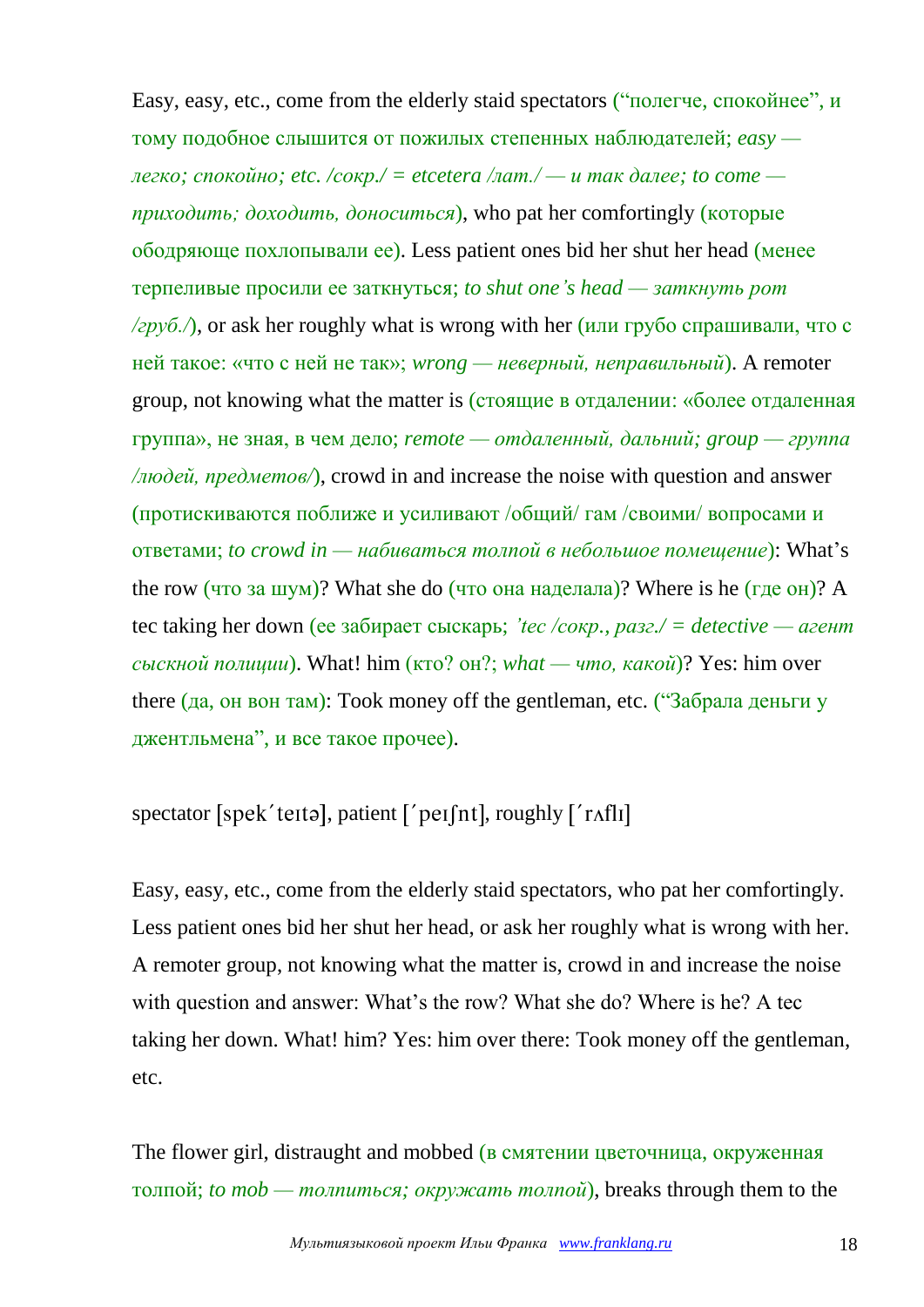gentleman, crying mildly (продирается сквозь нее к джентльмену, жалобно повизгивая; *to break through — прорываться, пробиваться; to cry — кричать, визжать; молить, взывать; mild — мягкий, милосердный; мягкий, кроткий*)] Oh, sir, don't let him charge me (о, сэр, не позвольте ему донести на меня; *to charge — нагружать, загружать; обвинять, предъявлять обвинение*). You dunno what it means to me (вы не знаете, что это для меня значит; *dunno /прост./ = don't know*). They'll take away my character and drive me on the streets (у меня отберут разрешение /на торговлю/ и выгонят на улицу; *to take — брать; забирать, отбирать; away — означает движение от, в сторону; character — знак, символ; письменная рекомендация, аттестация; to drive гнать, погонять; прогонять*) for speaking to gentlemen (за то, что пристаю к джентльменам: «разговариваю с джентльменами»). They (они) — The Note Taker (человек, делавший заметки) [coming forward on her right (выходит вперед справа от нее), the rest crowding after him (остальные толпятся вокруг него)] There, there, there, there (эй, эй; *there — служит для привлечения внимания /в грамм. знач. междометия/*)! Who's hurting you, you silly girl (кто вас обижает, глупая девчонка)? What do you take me for (за кого вы меня принимаете; *to take smb. for — принимать кого-л. за кого-л./что-л.*)?

distraught [dɪs'trɔ:t], character ['kærəktə], crowd [kraud]

The flower girl, distraught and mobbed, breaks through them to the gentleman, crying mildly] Oh, sir, don't let him charge me. You dunno what it means to me. They'll take away my character and drive me on the streets for speaking to gentlemen. They —

The Note Taker [coming forward on her right, the rest crowding after him] There, there, there, there! Who's hurting you, you silly girl? What do you take me for?

The Bystander (прохожий). It's all right: he's a gentleman: look at his boots (все в порядке, это джентльмен: посмотрите на его ботинки). [Explaining to the Note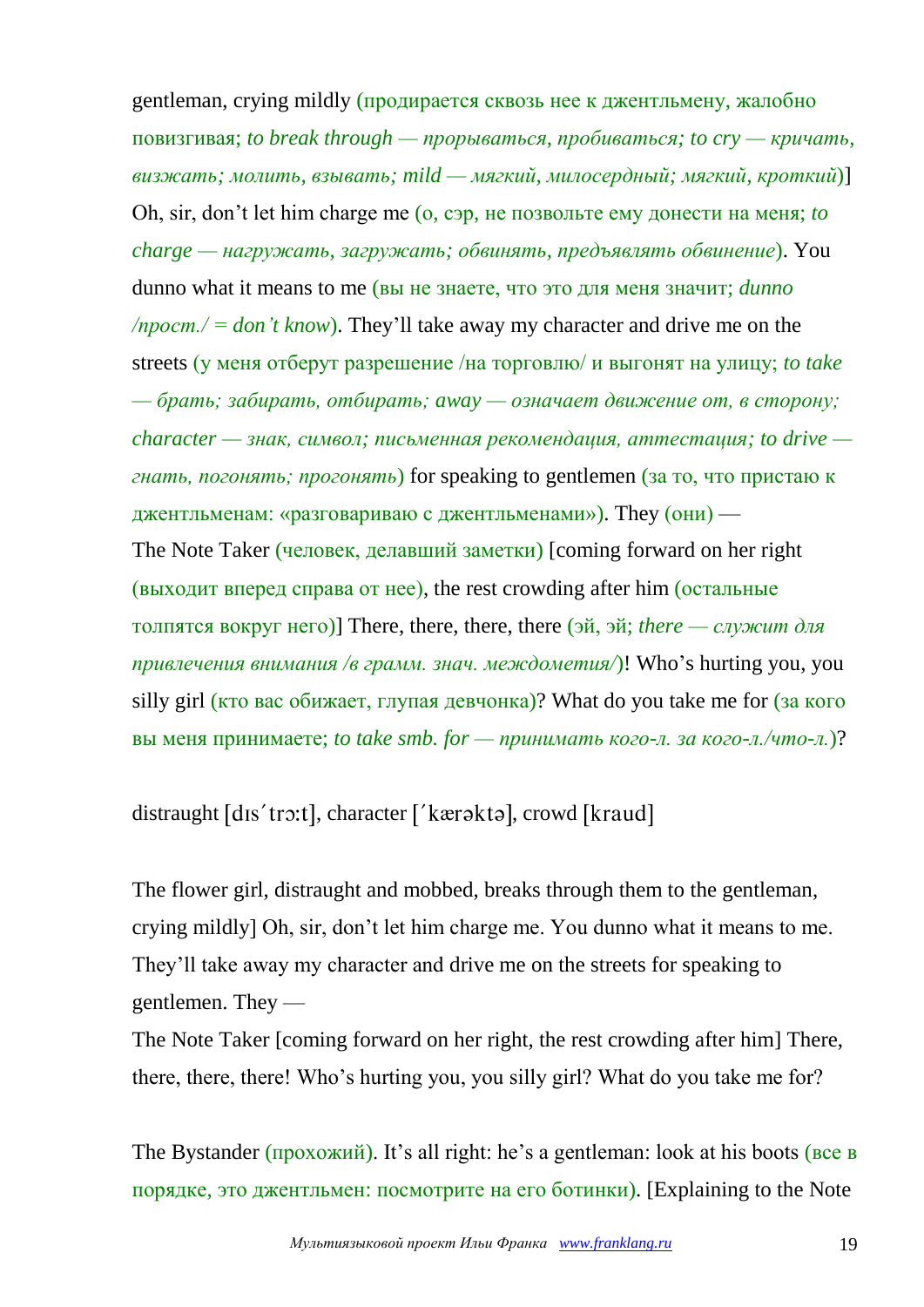taker (объясняет человеку, делавшему заметки)] She thought you was a copper's nark, sir (она думала, что вы стукач у легавых, сэр; *copper /зд./ полицейский /разг./; доносчик /сл./*).

The Note Taker [with quick interest (с живым интересом; *quick — быстрый, скорый; живой, энергичный*)] What's a copper's nark (а что это такое "стукач у легавых")?

The Bystander [inept at definition (не в состоянии /найти/ определение; *inept неподходящий, непригодный; неумелый*)] It's a — well, it's a copper's nark, as you might say (это… ну, это такой стукач у легавых, я бы сказал; *as you might say — если можно так сказать*). What else would you call it (как еще его назовешь)? A sort of informer (что-то вроде осведомителя; *sort of — подобие чего-то, что-то вроде /разг./*).

The Flower Girl [still hysterical (все еще истерично)] I take my Bible oath I never said a word (я клянусь на Библии, что не говорила ни слова; *to take oath давать клятву*) —

The Note Taker [overbearing but good-humored (повелительно, но добродушно; *good — подходящий, полезный; добрый; humor — влага, жидкость /как основное начало в живом теле/; душевный настрой*)] Oh, shut up, shut up (эй, помолчите-ка; *to shut up — плотно закрыть; замолчать /груб./*). Do I look like a policeman (разве я похож на полицейского; *to look like — выглядеть как, быть похожим на /кого-л., что-л./*)?

thought  $[\theta$ o:t], hysterical  $[\text{hi}']$  sterik(a)l], good-humored  $[\text{qud}'$  hju:mad]

The Bystander. It's all right: he's a gentleman: look at his boots. [Explaining to the note taker] She thought you was a copper's nark, sir.

The Note Taker [with quick interest] What's a copper's nark?

The Bystander [inept at definition] It's  $a$  — well, it's a copper's nark, as you might say. What else would you call it? A sort of informer.

The Flower Girl [still hysterical] I take my Bible oath I never said a word —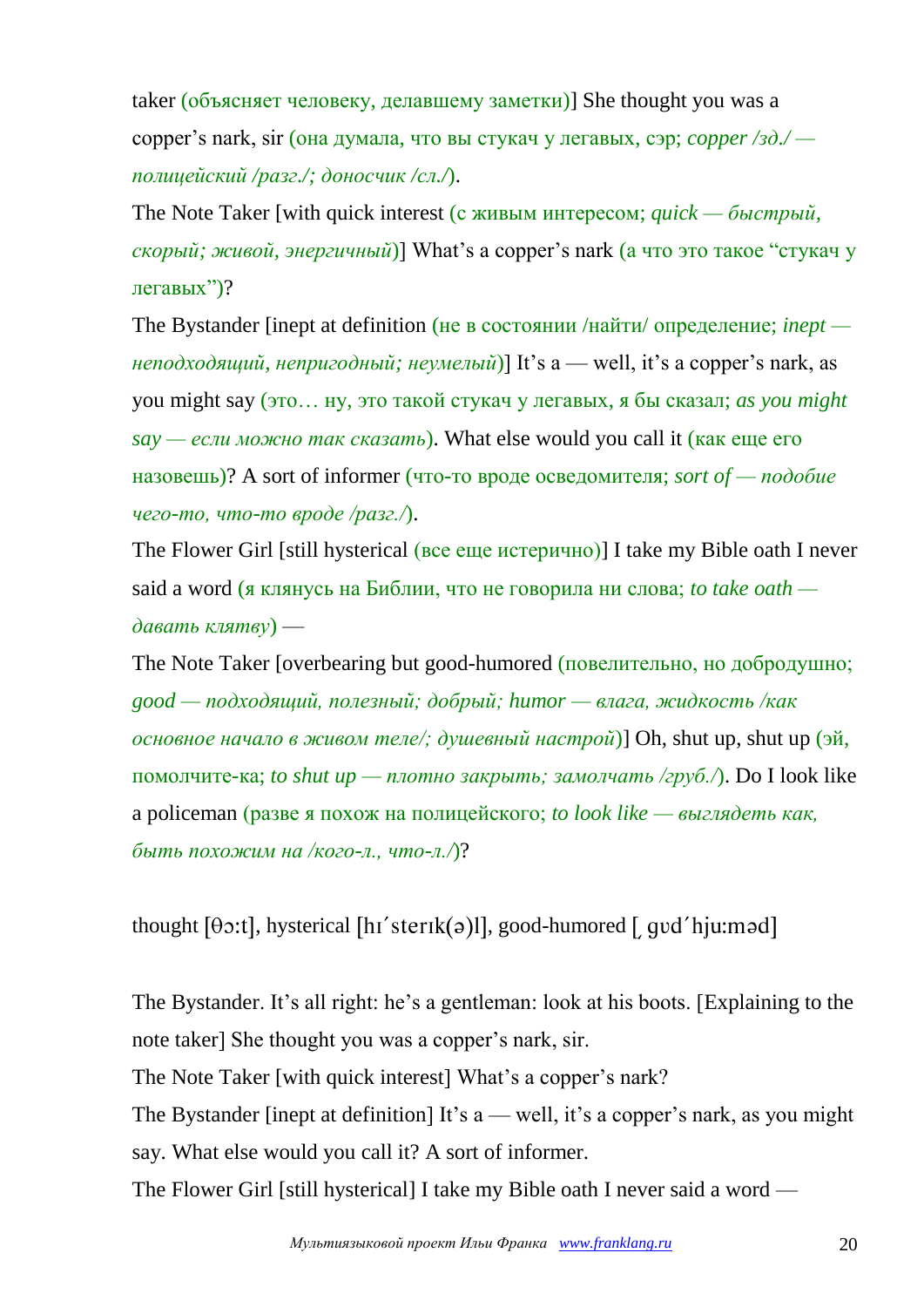The Note Taker [overbearing but good-humored] Oh, shut up, shut up. Do I look like a policeman?

The Flower Girl [far from reassured (отнюдь не успокоенная; *far from — далеко не, вовсе не; to reassure — вновь заверять, убеждать; успокаивать, утешать*)] Then what did you take down my words for (тогда зачем же вы записывали мои слова)? How do I know whether you took me down right (откуда мне знать, что вы правильно за мной записывали)? You just show me what you've wrote about me (просто покажите мне, что вы обо мне написали; *to write /зд. в Present Perfect 2-я форма "wrote" употреблена неверно, нужно употреблять 3-ю форму "written"; этим автор подчеркивает неграмотность речи цветочницы/*). [The note taker opens his book (человек, делавший заметки, открывает /записную/ книжку) and holds it steadily under her nose (и долго ее держит у нее перед носом; *steadily — прочно, устойчиво; неизменно, непрерывно*), though the pressure of the mob trying to read it over his shoulders (хотя натиск толпы, пытающейся читать через его плечо; *pressure давление, надавливание*) would upset a weaker man (уже с ног свалил бы человека послабее; *to upset — опрокидывать*)]. What's that (что это)? That ain't proper writing (да это какие-то непонятные каракули; *proper — личный, собственный /устар./; правильный, надлежащий; writing — писание /процесс/; система письма*). I can't read that (я не могу это прочитать). The Note Taker. I can (я могу). [Reads, reproducing her pronunciation exactly (читает, в точности воспроизводя ее произношение)] "Cheer ap, Keptin; n' haw ya flahr orf a pore gel (не расстраивайтесь, капитан, и купите цветок у бедной девушки; *cheer up, Captain; and have you flower off a poor girl /диал./*)."

reassure [ $\text{ri:} \mathfrak{g}'$  [va], pressure  $\lceil \text{pre}(\mathfrak{g}) \rceil$ , pronunciation  $\lceil \text{pre} \rceil$  n  $\text{ansr}' \text{er}(\mathfrak{g}) \rceil$ 

The Flower Girl [far from reassured] Then what did you take down my words for? How do I know whether you took me down right? You just show me what you've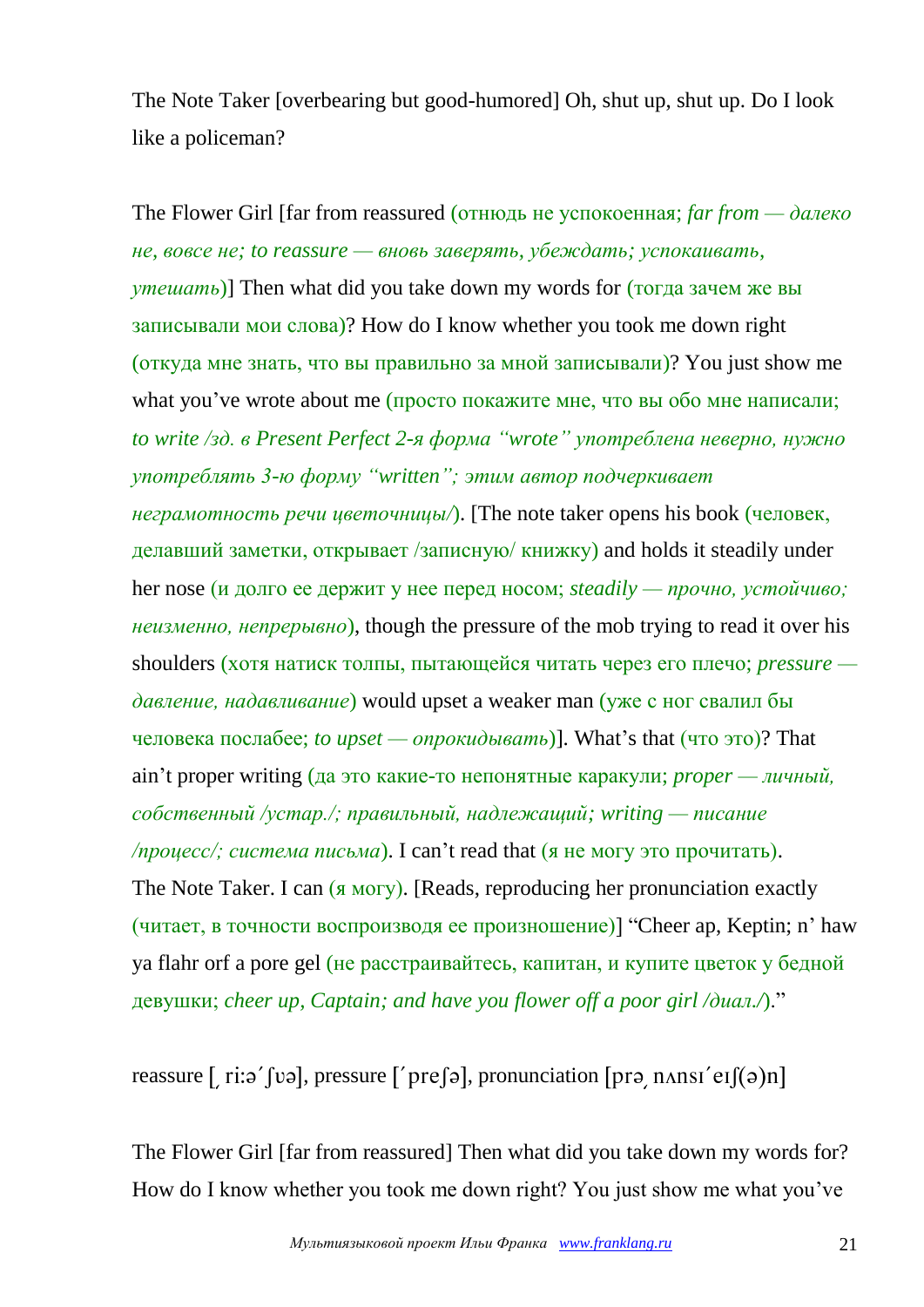wrote about me. [The note taker opens his book and holds it steadily under her nose, though the pressure of the mob trying to read it over his shoulders would upset a weaker man]. What's that? That ain't proper writing. I can't read that. The Note Taker. I can. [Reads, reproducing her pronunciation exactly] "Cheer ap, Keptin; n' haw ya flahr orf a pore gel."

The Flower Girl [much distressed (очень встревоженная; *to distress причинять страдание; мучить, тревожить*)] It's because I called him Captain (это потому что я назвала его капитаном). I meant no harm (у меня в мыслях ничего дурного не было; *to mean — намереваться, иметь в виду; думать, подразумевать; harm — беда, зло*). [To the gentleman  $(A \times B \times B)$ ] Oh, sir, don't let him lay a charge agen me for a word like that (о, сэр, пусть он не предъявляет мне обвинений только за одно такое слово: «за слово, подобное тому»; *to lay a charge — выдвигать обвинение; agen /диал./ = against*). You  $(BbI)$  —

The Gentleman. Charge! I make no charge (обвинение? я не выдвигаю никакого обвинения). [To the note taker (человеку, делавшему заметки)] Really, sir, if you are a detective (правда, сэр, если вы сыщик), you need not begin protecting me against molestation by young women (вам не нужно «начинать» защищать меня от приставаний молодых женщин) until I ask you (пока я сам не попрошу вас). Anybody could see that the girl meant no harm (все могли видеть, что эта девушка не замышляла ничего плохого; *anybody — всякий, любой /в утвердительных предложениях/; to mean*).

because [bi'koz], meant [ment], molestation  $[$  move 'ster $[(a)$ n]

The Flower Girl [much distressed] It's because I called him Captain. I meant no harm. [To the gentleman] Oh, sir, don't let him lay a charge agen me for a word like that. You —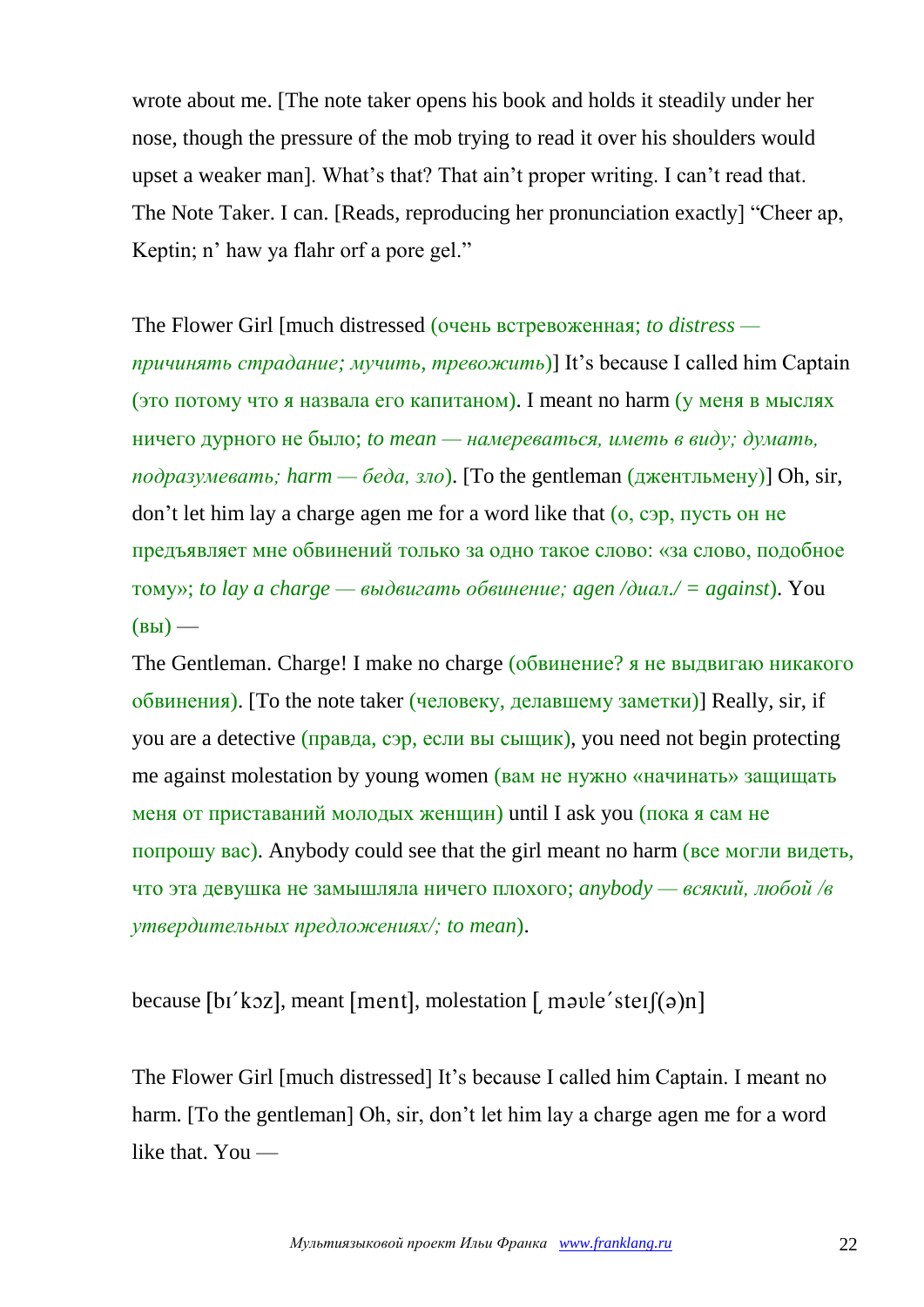The Gentleman. Charge! I make no charge. [To the note taker] Really, sir, if you are a detective, you need not begin protecting me against molestation by young women until I ask you. Anybody could see that the girl meant no harm.

The Bystanders generally (голоса из толпы; *bystander — очевидец, свидетель /происходящих событий/; generally — большей частью*) [demonstrating against police espionage (выражающие /недовольство/ полицейским шпионажем)] Course they could (конечно, могли). What business is it of yours (что вам до этого: «какое ваше дело»)? You mind your own affairs (занимайтесь своими делами; *to mind — помнить /устар./; обращать внимание*). He wants promotion, he does (он хочет повышения, точно /говорю/; *promotion продвижение по службе*). Taking down people's words (записывает, кто что говорит: «записывает слова людей»)! Girl never said a word to him (девчонка не сказала ему ни слова). What harm if she did (а что за беда, если и сказала)? Nice thing a girl can't shelter from the rain without being insulted, etc., etc., etc. ("Вот это да! девушка от дождя не может укрыться, чтоб ее не оскорбили", и тому подобное; *nice thing! — хорошенькое дело! вот так-так!*). [She is conducted by the more sympathetic demonstrators back to her plinth (более сострадательные из возмущающихся отводят ее назад к цоколю; *demonstrator — тот, кто что-л. показывает, демонстрирует; участник демонстрации*), where she resumes her seat and struggles with her emotion (где она усаживается на свое /прежнее/ место и пытается успокоиться: «и борется со своим волнением»; *to resume — получать, вновь обретать*)].

business ['bɪznɪs], espionage ['espɪənɑ:ʒ], sympathetic [ sɪmpə'θetɪk]

The Bystanders generally [demonstrating against police espionage] Course they could. What business is it of yours? You mind your own affairs. He wants promotion, he does. Taking down people's words! Girl never said a word to him. What harm if she did? Nice thing a girl can't shelter from the rain without being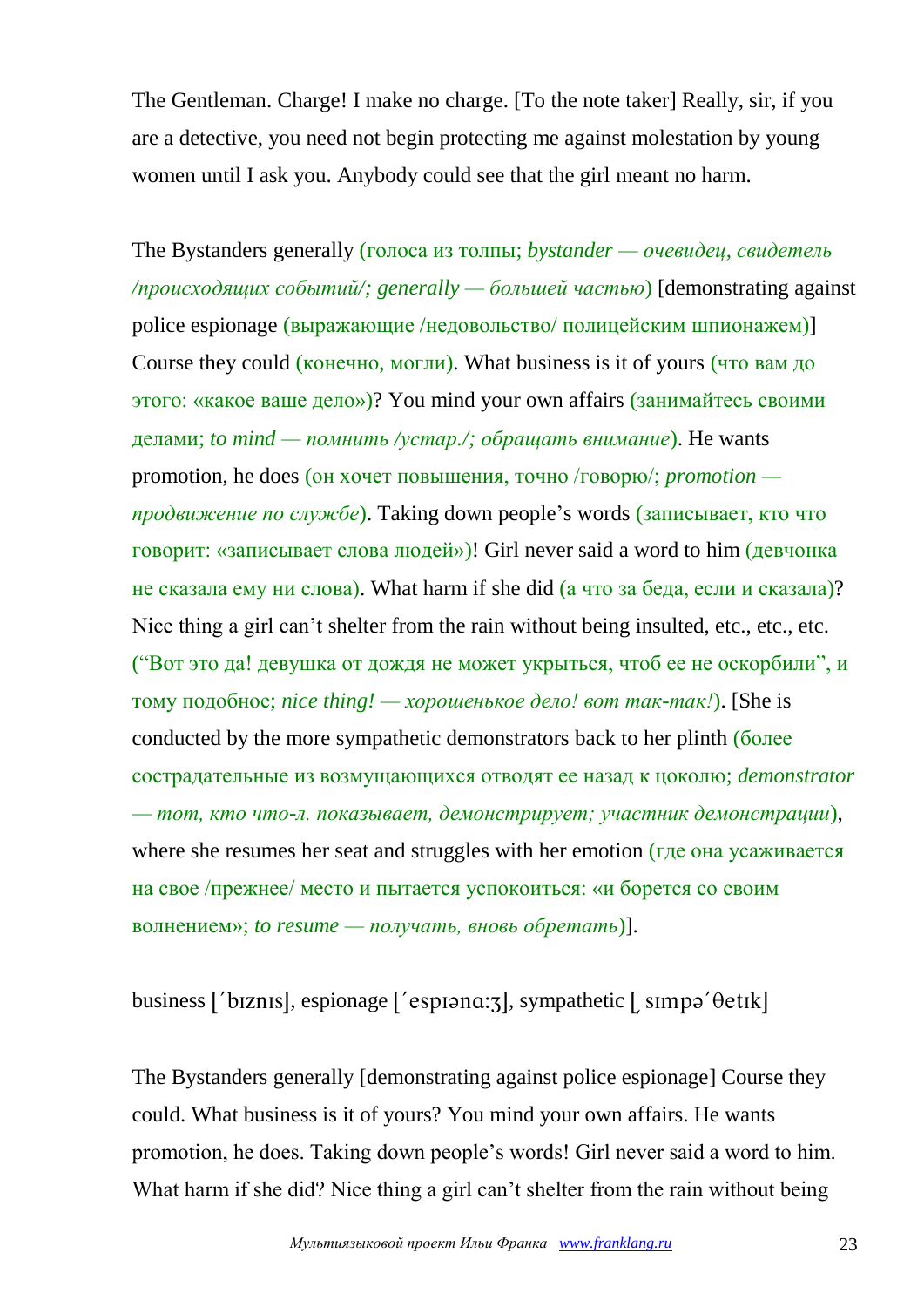insulted, etc., etc., etc. [She is conducted by the more sympathetic demonstrators back to her plinth, where she resumes her seat and struggles with her emotion].

The Bystander (прохожий). He ain't a tec (он не сыскарь). He's a blooming busybody: that's what he is (он чертов любитель всюду совать свой нос; вот он кто; *blooming — цветущий; blooming /зд., эвф./ = bloody /бран./ проклятый; busybody — человек, вмешивающийся не в свои дела*). I tell you, look at his boots (говорю же вам, посмотрите на его ботинки). The Note Taker [turning on him genially (оборачиваясь к нему, участливо; *genially — радушно, сердечно*)] And how are all your people down at Selsey (а как /поживают/ все ваши в Селси; *people — народ, нация; родные, родственники*)?

The Bystander [suspiciously (подозрительно)] Who told you my people come from Selsey (кто вам сказал, что мои родственники из Селси; *to tell; to come приходить; происходить, иметь происхождение*)?

The Note Taker. Never you mind (неважно; *never you mind — это вас не касается*). They did (они же оттуда). [To the girl (девушке)] How do you come to be up so far east (как случилось, что вы оказались так далеко на востоке; *to come /зд./ — случаться, происходить; up /зд./ — указывает на движение в столицу, крупный город из глубинки*)? You were born in Lisson Grove (ведь вы родились в Лиссон-Гроув; *to bear — нести, носить; рожать*). The Flower Girl [appalled (в смятении)] Oh, what harm is there in my leaving Lisson Grove (ой, а что дурного в том, что я уехала из Лиссон-Гроув; *to leave — оставлять, покидать; уезжать*)? It wasn't fit for a pig to live in (там и свинье-то было жить негоже; *fit — пригодный, подходящий*); and I had to pay four-and-six a week (а мне приходилось платить четыре шиллинга шесть пенсов в неделю). [In tears (/заливаясь/ слезами)] Oh, boo — hoo — oo —

genially ['dʒi:nɪəlɪ], suspiciously [sə'spɪʃəslɪ], appalled [ə'pɔ:ld]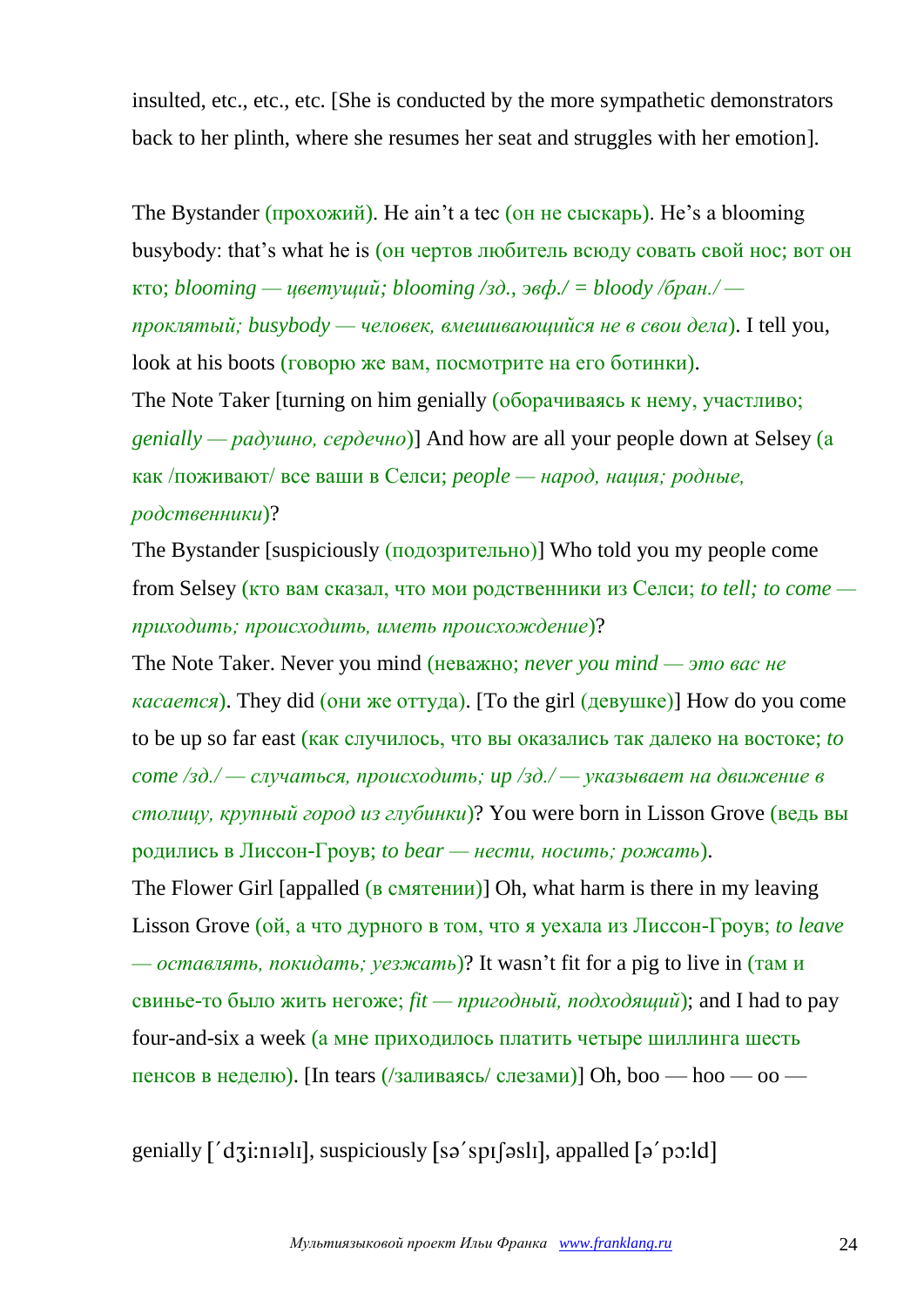The Bystander. He ain't a tec. He's a blooming busybody: that's what he is. I tell you, look at his boots.

The Note Taker [turning on him genially] And how are all your people down at Selsey?

The Bystander [suspiciously] Who told you my people come from Selsey? The Note Taker. Never you mind. They did. [To the girl] How do you come to be up so far east? You were born in Lisson Grove.

The Flower Girl [appalled] Oh, what harm is there in my leaving Lisson Grove? It wasn't fit for a pig to live in; and I had to pay four-and-six a week. [In tears] Oh,  $boo - hoo - oo -$ 

The Note Taker. Live where you like; but stop that noise (живите, где вам нравится, только прекратите этот шум).

The Gentleman [to the girl (девушке)] Come, come! he can't touch you (право же, он вас не тронет: «он не может тронуть вас»; *come! — полноте!, ну, ну! /выражает приказание, поощрение или порицание/; to touch — трогать, прикасаться; наносить вред, ранить*): you have a right to live where you please (вы имеете право жить, где вам нравится).

A Sarcastic Bystander (язвительный прохожий) [thrusting himself between the note taker and the gentleman (протискиваясь между человеком, делавшим заметки, и джентльменом]; *to thrust — тыкать, толкать; пробиваться, лезть*) Park Lane, for instance (на Парк-Лейн, к примеру; *Park Lane — улица в лондонском Уэст-Энде /известна своими фешенебельными гостиницами и особняками/*). I'd like to go into the Housing Question with you, I would (я бы хотел /вместе/ с вами заняться /решением/ жилищного вопроса; *to like любить, предпочитать /что-л./; хотеть, желать; to go into — тщательно вникать, рассматривать /что-л./*).

The Flower Girl [subsiding into a brooding melancholy over her basket (усаживается в унылой задумчивости над своей корзинкой; *to subside садиться, опускаться; to brood — высиживать яйца; размышлять /особ. с*